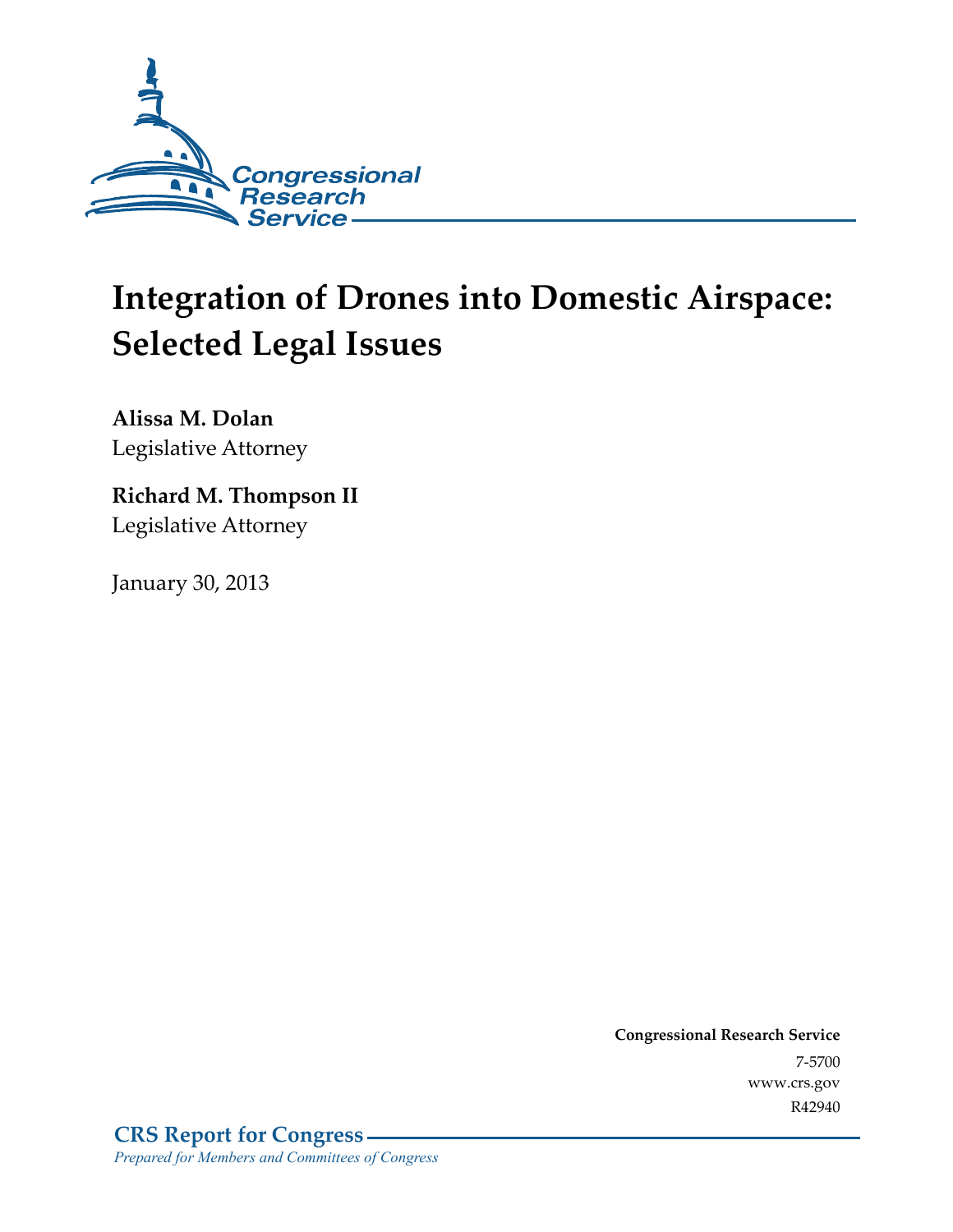## **Summary**

Under the FAA Modernization and Reform Act of 2012, P.L. 112-95, Congress has tasked the Federal Aviation Administration (FAA) with integrating unmanned aircraft systems (UASs), sometimes referred to as unmanned aerial vehicles (UAVs) or drones, into the national airspace system by September 2015. Although the text of this act places safety as a predominant concern, it fails to establish how the FAA should resolve significant, and up to this point, largely unanswered legal questions.

For instance, several legal interests are implicated by drone flight over or near private property. Might such a flight constitute a trespass? A nuisance? If conducted by the government, a constitutional taking? In the past, the Latin maxim *cujus est solum ejus est usque ad coelum* (for whoever owns the soil owns to the heavens) was sufficient to resolve many of these types of questions, but the proliferation of air flight in the  $20<sup>th</sup>$  century has made this proposition untenable. Instead, modern jurisprudence concerning air travel is significantly more nuanced, and often more confusing. Some courts have relied on the federal definition of "navigable airspace" to determine which flights could constitute a trespass. Others employ a nuisance theory to ask whether an overhead flight causes a substantial impairment of the use and enjoyment of one's property. Additionally, courts have struggled to determine when an overhead flight constitutes a government taking under the Fifth and Fourteenth Amendments.

With the ability to house surveillance sensors such as high-powered cameras and thermal-imaging devices, some argue that drone surveillance poses a significant threat to the privacy of American citizens. Because the Fourth Amendment's prohibition against unreasonable searches and seizures applies only to acts by government officials, surveillance by private actors such as the paparazzi, a commercial enterprise, or one's neighbor is instead regulated, if at all, by state and federal statutes and judicial decisions. Yet, however strong this interest in privacy may be, there are instances where the public's First Amendment rights to *gather* and *receive* news might outweigh an individual's interest in being let alone.

Additionally, there are a host of related legal issues that may arise with this introduction of drones in U.S. skies. These include whether a property owner may protect his property from a trespassing drone; how stalking, harassment, and other criminal laws should be applied to acts committed with the use of drones; and to what extent federal aviation law could preempt future state law.

Because drone use will occur largely in federal airspace, Congress has the authority or can permit various federal agencies to set federal policy on drone use in American skies. This may include the appropriate level of individual privacy protection, the balancing of property interests with the economic needs of private entities, and the appropriate safety standards required.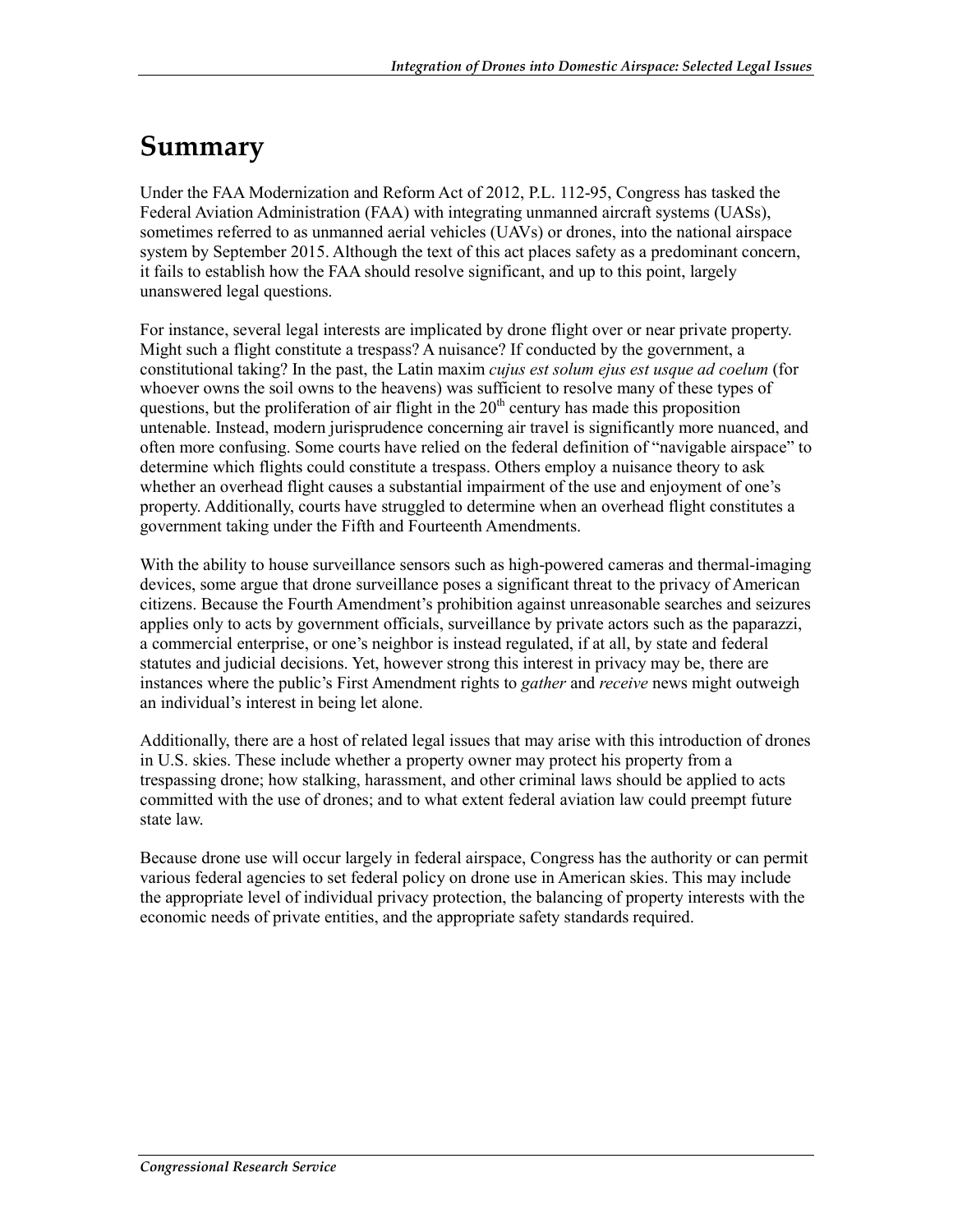## Contents

| 22 |
|----|

## Contacts

|--|--|--|--|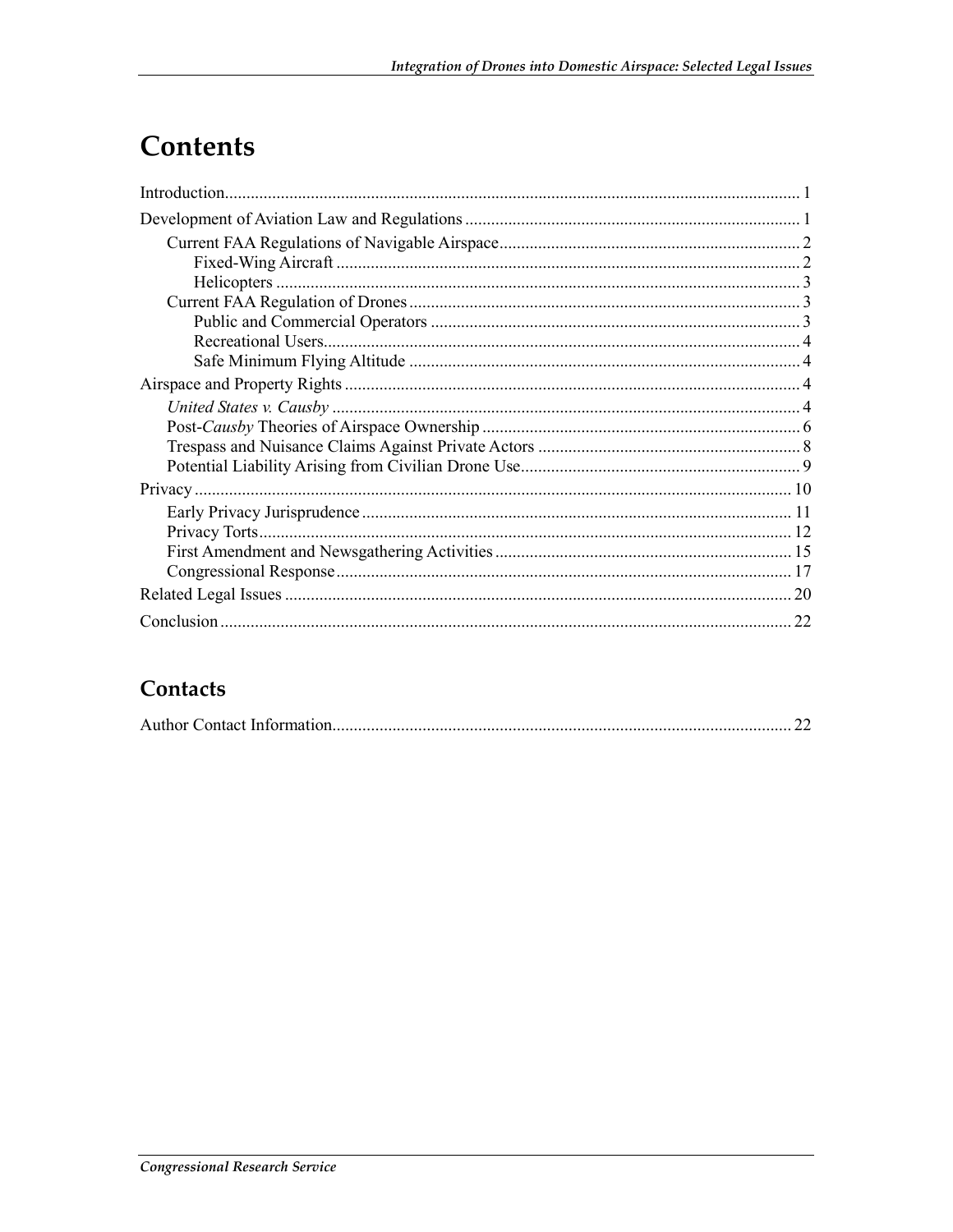## **Introduction**

The integration of drones into U.S. skies is expected by many to yield significant commercial and societal benefits.<sup>1</sup> Drones could be employed to inspect pipelines, survey crops, and monitor weather.<sup>2</sup> One newspaper has already used a drone to survey storm damage,  $3$  and real estate agents have used them to survey property.<sup>4</sup> In short, the extent of their potential domestic application is bound only by human ingenuity.

In an effort to accelerate this introduction, in the FAA Modernization and Reform Act of 2012, Congress tasked the Federal Aviation Administration (FAA) with safely integrating drones into the national airspace system by September 2015.<sup>5</sup> Likewise, sensing the opportunities that unmanned flight portend, lobbying groups and drone manufacturers have joined the chorus of those seeking a more rapid expansion of drones in the domestic market.<sup>6</sup>

Yet, the full-scale introduction of drones into U.S. skies will inevitably generate a host of legal issues. This report will explore some of those issues. To begin, this report will describe the regulatory framework for permitting the use of unmanned vehicles and the potential rulemaking that will occur over the next few years. Next, it will discuss theories of takings and property torts as they relate to drone flights over or near private property. It will then discuss the privacy interests implicated by drone surveillance conducted by private actors and the potential countervailing First Amendment rights to gather and receive news. Finally, this report will explore possible congressional responses to these privacy concerns and identify additional potential legal issues.

## **Development of Aviation Law and Regulations**

The predominant theory of airspace rights applied before the advent of aviation derived from the Roman Law maxim *cujus est solum ejus est usque ad coelum*, meaning whoever owns the land possesses all the space above the land extending upwards into the heavens.<sup>7</sup> This maxim was

<sup>&</sup>lt;sup>1</sup> A "drone" is simply an aircraft that can fly without a human operator. They are sometimes referred to as unmanned aerial vehicles (UAV), and the whole system—including the aircraft, the operator on the ground, and the digital network required to fly the aircraft—is referred to as an unmanned aircraft system (UAS). *See generally* CRS Report R42718, *Pilotless Drones: Background and Considerations for Congress Regarding Unmanned Aircraft Operations in the National Airspace System*, by Bart Elias.

<sup>2</sup> *See* GOV'T ACCOUNTABILITY OFFICE, UNMANNED AIRCRAFT SYSTEMS: MEASURING PROGRESS AND ADDRESSING POTENTIAL PRIVACY CONCERNS WOULD FACILITATE INTEGRATION INTO THE NATIONAL AIRSPACE SYSTEM (2012).

<sup>&</sup>lt;sup>3</sup> It is reported that News Corp. has used a small drone to monitor storm damage in Alabama and flooding in North Dakota. Kashmir Hill, *FAA Looks Into News Corp's Daily Drone, Raising Questions About Who Gets to Fly Drones in the U.S.*, FORBES, (August 2, 2011 3:52 P.M.), http://www.forbes.com/sites/kashmirhill/2011/08/02/faa-looks-intonews-corps-daily-drone-raising-questions-about-who-gets-to-fly-drones-in-the-u-s/.

<sup>4</sup> Nick Wingfield & Somini Sengupta, *Drones Set Sights on U.S. Skies*, N.Y. TIMES (February 17, 2012), *available at* http://www.nytimes.com/2012/02/18/technology/drones-with-an-eye-on-the-public-cleared-to-fly.html?pagewanted= all $\&$ r=0.

<sup>&</sup>lt;sup>5</sup> FAA Modernization and Reform Act of 2012, P.L. 112-95, 126 Stat. 11.

<sup>&</sup>lt;sup>6</sup> Groups such as the Association for Unmanned Vehicle Systems International, which boasts 7,200 members, including defense contractors, educational institutions, and government agencies, have been formed to advance the interests of the UAV community. Association for Unmanned Vehicle Systems International; http://www.auvsi.org/Home.

<sup>7</sup> Colin Cahoon, *Low Altitude Airspace: A Property Rights No-Man's Land*, 56 J. AIR L. & COM. 157, 161 (1990).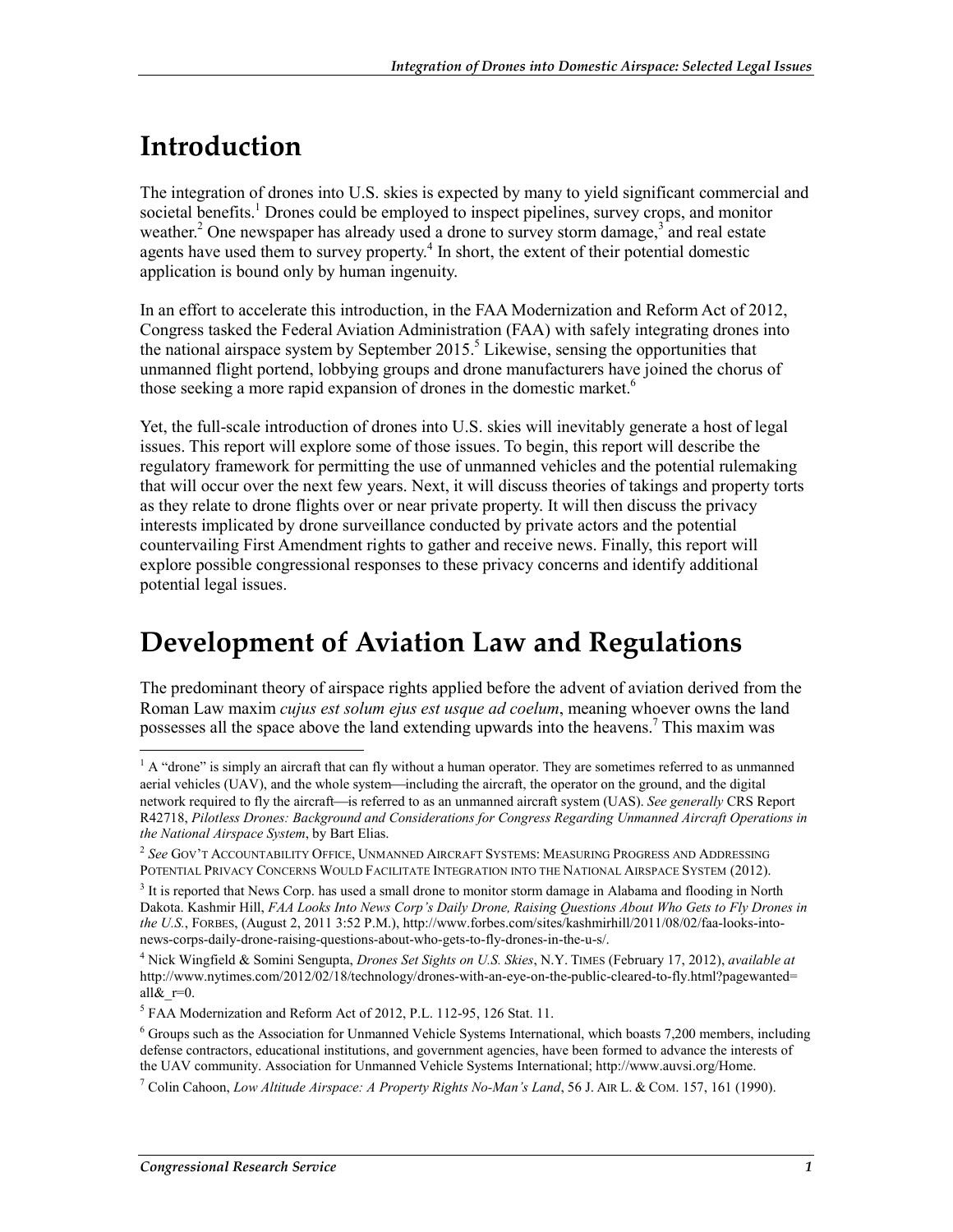adopted into English common law and eventually made its way into American common law.<sup>8</sup> At the advent of commercial aviation, Congress enacted the Air Commerce Act of 1926<sup>9</sup> and later the 1938 Civil Aeronautics Act.<sup>10</sup> These laws included provisions stating that "to the exclusion of all foreign nations, [the United States has] complete sovereignty of the airspace" over the country.<sup>11</sup> Additionally, Congress declared a "public right of freedom of transit in air commerce" through the navigable airspace of the United States."12 This right to travel in navigable airspace came into conflict with the common law idea that each landowner also owned the airspace above the surface in perpetuity. If the common law idea was followed faithfully, there could be no right to travel in navigable airspace without constantly trespassing in private property owners' airspace. This conflict was directly addressed by the Supreme Court in *United States v. Causby*, discussed extensively below.

With the passage of the Federal Aviation Act in  $1958$ ,<sup>13</sup> the administrator of the FAA was given "full responsibility and authority for the advancement and promulgation of civil aeronautics generally.... "<sup>14</sup> This centralization of responsibility and creation of a uniform set of rules recognized that "aviation is unique among transportation industries in its relation to the federal government—it is the only one whose operations are conducted almost wholly within federal jurisdiction.... "15 The FAA continues to set uniform rules for the operation of aircraft in the national airspace. In the FAA Modernization and Reform Act of 2012, Congress instructed the FAA to "develop a comprehensive plan to safely accelerate the integration of civil unmanned aircraft systems into the national airspace system."16 These regulations must provide for this integration "as soon as practicable, but not later than September 30, 2015."17

### **Current FAA Regulations of Navigable Airspace**

#### **Fixed-Wing Aircraft**

FAA regulations define the minimum safe operating altitudes for different kinds of aircraft. Generally, outside of takeoff and landing fixed-wing aircraft must be operated at an altitude that allows the aircraft to conduct an emergency landing "without undue hazard to persons or property on the surface."18 In a congested area, the aircraft must operate at least "1,000 feet above the highest obstacle within a horizontal radius of 2,000 feet of the aircraft."<sup>19</sup> The minimum safe operating altitude over non-congested areas is "500 feet above the surface."20 Over open water or

<sup>8</sup> *Id*; *see also* R. WRIGHT, THE LAW OF AIRSPACE 11-65 (1968).

<sup>&</sup>lt;sup>9</sup> Air Commerce Act of 1926, P.L. 69-254, 44 Stat. 568, 572.

<sup>10</sup> Civil Aeronautics Act of 1938, P.L. 75-706, 52 Stat. 973.

 $11$  Codified as amended at 49 U.S.C.  $§$ 40103 (2012).

 $12$  Codified as amended at 49 U.S.C. §40101 (2012).

<sup>13</sup> P.L. 85-726; 72 Stat. 737 (1958).

 $14$  H.Rept. 2360,  $85$ <sup>th</sup> Cong., 2d Sess. (1958).

<sup>&</sup>lt;sup>15</sup> S. Rept. 1811, 85<sup>th</sup> Cong., 2d Sess. (1958).

 $16$  P.L. 112-95, §332(a)(1).

 $17$  *Id.* at §332(a)(3).

<sup>18 14</sup> C.F.R. §91.119(a).

<sup>19</sup> *Id*. at §91.119(b).

<sup>20</sup> *Id*. at §91.119(c).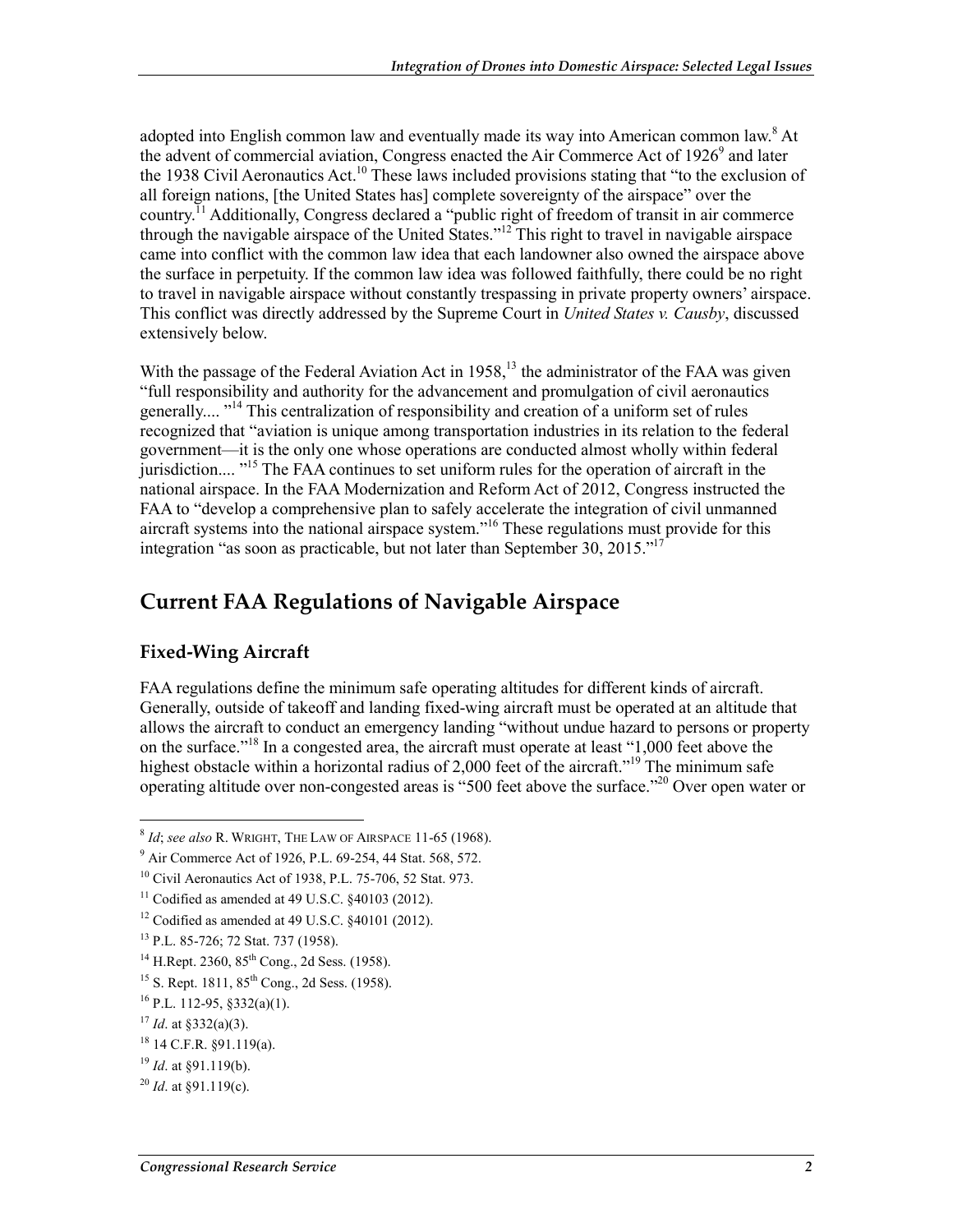sparsely populated areas, aircraft "may not be operated closer than 500 feet to any person, vessel, vehicle, or structure."<sup>21</sup> Navigable airspace is defined in statute as the airspace above the minimum safe operating altitudes, including airspace needed for safe takeoff and landing.<sup>22</sup>

#### **Helicopters**

While fixed-wing aircraft are subject to specific minimum safe operating altitudes based on where it is flying, regulation of helicopter minimum altitudes is less rigid. According to FAA regulations, a helicopter may fly below the minimum safe altitudes prescribed for fixed-wing aircraft if it is operated "without hazard to person or property on the surface."<sup>23</sup> Therefore, arguably a helicopter may be lawfully operated outside the zone defined in statute as navigable airspace.<sup>24</sup>

### **Current FAA Regulation of Drones**

#### **Public and Commercial Operators**

Drones operated by federal, state, or local agencies must obtain a certificate of authorization or waiver (COA) from the FAA. After receiving COA applications, the FAA conducts a comprehensive operational and technical review of the drone and can place limits on its operation in order to ensure its safe use in airspace.<sup>25</sup> In response to a directive in the FAA Modernization and Reform Act of 2012, the FAA recently streamlined the process for obtaining COAs, making it easier to apply on their website.<sup>26</sup> It also employs expedited procedures allowing grants for temporary COAs if needed for time-sensitive mission.<sup>27</sup>

Private commercial operators must receive a special airworthiness certificate in the experimental category in order to operate.<sup>28</sup> These certificates have been issued on a limited basis for flight tests, demonstrations, and training. Presently, there is no other method of obtaining FAA approval to fly drones for commercial purposes. It appears these restrictions will be loosened in the coming

<sup>1</sup> <sup>21</sup> *Id*.

<sup>22 49</sup> U.S.C. §40102(32).

<sup>23 14</sup> C.F.R. §91.119(d).

<sup>&</sup>lt;sup>24</sup> See People v. Sabo, 185 Cal. App. 3d 845, 852 (1986) ("While helicopters may be operated at less than minimum altitudes so long as no hazard results, it does not follow that such operation is conducted within navigable airspace. The plain meaning of the statutes defining navigable airspace as that airspace above specified altitudes compels the conclusion that helicopters operated below the minimum are not in navigable airspace. The helicopter hovering above the surface of the land in such fashion as not to constitute a hazard to persons or property is, however, lawfully operated.").

<sup>25</sup> *See generally* FAA "Unmanned Aircraft Systems," *available at* http://www.faa.gov/about/initiatives/uas/cert/.

<sup>26</sup> *See* P.L. 112-95, §334(a) (instructing the issuance of "guidance regarding the operation of public unmanned aircraft systems to ... expedite the issuance of a certificate of authorization process ... "); *see also* "Certificates of Authorization or Waiver (COA)," *available at* http://www.faa.gov/about/office\_org/headquarters\_offices/ato/service\_units/ systemops/aaim/organizations/uas/coa/.

<sup>27 &</sup>quot;FAA makes progress with UAS integration," *available at* http://www.faa.gov/news/updates/?newsId=68004. <sup>28</sup> *See* 14 C.F.R. §§21.191, 21.193 (experimental certificates generally); 14 C.F.R. §91.319 (operating limitations on experimental certificate aircraft).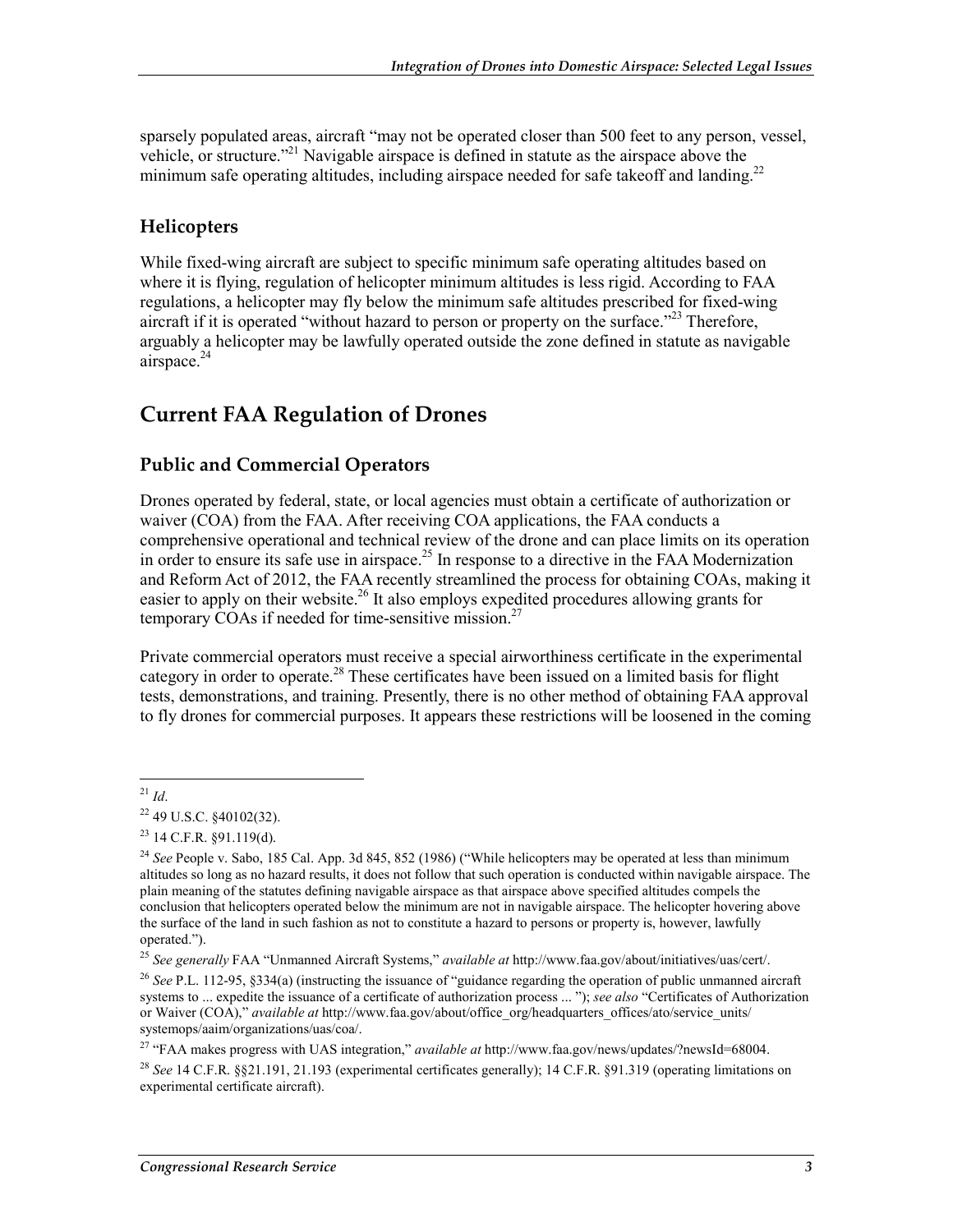years, since the FAA has been instructed to issue a rulemaking that will lead to the phased-in integration of civilian unmanned aircraft into national airspace.<sup>29</sup>

#### **Recreational Users**

The FAA encourages recreational users of model aircraft, which certain types of drones could fall under, to follow a 1981 advisory circular. Under the circular, users are instructed to fly a sufficient distance from populated areas and away from noise-sensitive areas like parks, schools, hospitals, or churches. Additionally, users should avoid flying in the vicinity of full-scale aircraft and not fly more than 400 feet above the surface. When flying within three miles of an airport, users should notify the air traffic control tower, airport operator, or flight service station. Compliance with these guidelines is voluntary. In the FAA Modernization and Reform Act of 2012, the FAA was prohibited from promulgating rules regarding certain kinds of model aircraft flown for hobby or recreational use. This prohibition applies if the model aircraft is less than 55 pounds, does not interfere with any manned aircraft, and is flown in accordance with a community-based set of safety guidelines. If flown within five miles of an airport, the operator of the model aircraft must notify both the airport operator and air traffic control tower.<sup>30</sup>

#### **Safe Minimum Flying Altitude**

The FAA does not currently regulate safe minimum operating altitudes for drones as it does for other kinds of aircraft. This may be one way that the FAA responds to Congress's instruction to write rules allowing for civil operation of small unmanned aircraft systems in the national airspace.<sup>31</sup> One possibility is for the FAA to create different classes of drones based on their size and capabilities. Larger drones that physically resemble fixed-wing aircraft could be subject to similar safe minimum operating altitude requirements whereas smaller drones could be regulated similar to helicopters.

## **Airspace and Property Rights**

Since the popularization of aviation, courts have had to balance the need for unobstructed air travel and commerce with the rights of private property owners. The foundational case in explaining airspace ownership rights is *United States v. Causby*. 32

### *United States v. Causby*

In *United States v. Causby*, the Supreme Court directly confronted the question of who owns the airspace above private property.<sup>33</sup> The plaintiffs filed suit against the U.S. government arguing a violation of the Fifth Amendment Takings Clause, which states that private property shall not "be taken for public use, without just compensation." Generally, takings suits can only be filed

 $^{29}$  P.L. 112-95, §332(2).

<sup>30</sup> P.L. 112-95 §336.

<sup>31</sup> *See id*. at §332(b).

 $32$  United States v. Causby,  $328$  U.S.  $256$  (1946).

<sup>33</sup> *Id.*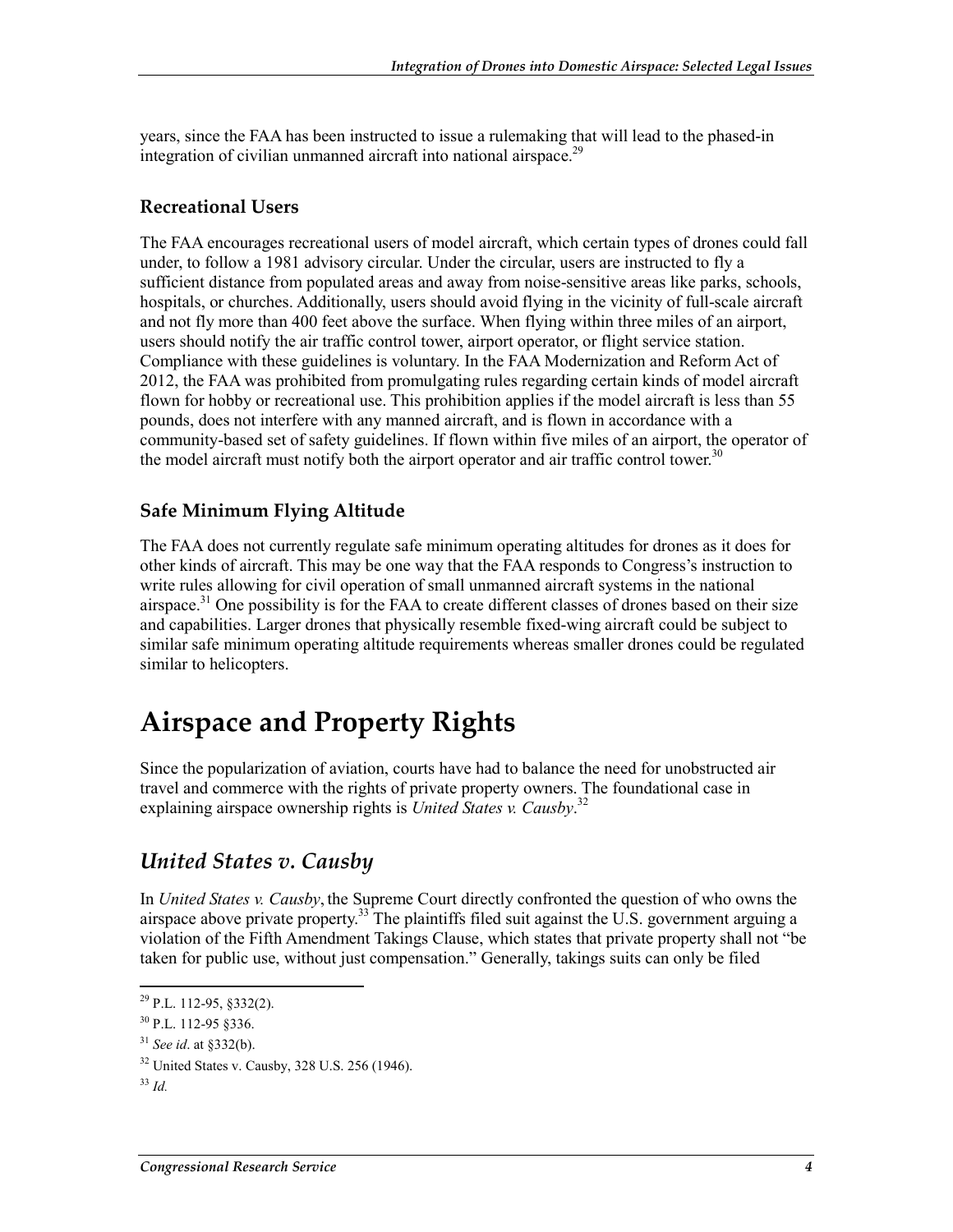against the government when a government actor, as opposed to a private part, causes the alleged harm. $34$ 

Causby owned a chicken farm outside of Greensboro, North Carolina, that was located near an airport regularly used by the military. The proximity of the airport and the configuration of the farm's structures led the military planes to pass over the property at 83 feet above the surface, which was only 67 feet above the house, 63 feet above the barn, and 18 feet above the tallest tree.<sup>35</sup> While this take-off and landing pattern was conducted according to the Civil Aeronautics Authority guidelines, the planes caused "startling" noises and bright glare at night.

As the Court explained, "as a result of the noise, respondents had to give up their chicken business. As many as six to ten of their chickens were killed in one day by flying into the walls from fright. The total chickens lost in this manner was about 150.... The result was the destruction of the use of the property as a commercial chicken farm."<sup>36</sup> The Court had to determine whether this loss of property constituted a taking without just compensation.

At the outset, the Court directly rejected the common law conception of airspace ownership: "It is ancient doctrine that at common law ownership of the land extended to the periphery of the universe—*Cujus solum ejus est usque ad coelum.* But that doctrine has no place in the modern world."<sup>37</sup> The Court noted that Congress had previously declared a public right of transit in air commerce in navigable airspace and national sovereignty in the airspace.<sup>38</sup> These statutes could not be reconciled with the common law doctrine without subjecting aircraft operators to countless trespass suits. In the Court's words, "common sense revolts at the idea."39

Even though it rejected the idea that the Causbys held complete ownership of the air up to the heavens, the Court still had to determine if they owned any portion of the space in which the planes flew such that a takings could occur. The government argued that flights within navigable airspace that do not physically invade the surface cannot lead to a taking. It also argued that the landowner does not own any airspace adjacent to the surface "which he has not subjected to possession by the erection of structures or other occupancy.<sup>340</sup>

The Court did not adopt this reasoning, finding instead that "the landowner owns at least as much space above the ground as he can occupy or use in connection with the land. The fact that he does not occupy it in a physical sense—by the erection of building and the like—is not material."<sup>41</sup> Therefore, it found that the landowner owns the airspace in the immediate reaches of the surface necessary to use and enjoy the land and invasions of this space "are in the same category as invasions of the surface.<sup> $342$ </sup> Above these immediate reaches, the airspace is part of the public

 $34$  Takings claims filed against state government actors would not be filed under the Fifth Amendment. Rather, they would arise as state constitutional claims. For more information on takings, *see* CRS Report RS20741, *The Constitutional Law of Property Rights "Takings": An Introduction*, by Robert Meltz.

<sup>35</sup> *Id.* at 258.

<sup>36</sup> *Id*. at 259.

<sup>37</sup> *Id.* at 260-61.

<sup>38</sup> *Id*. at 260 (citing statutes then codified at 49 U.S.C. §§176(a), 403).

<sup>39</sup> *Id*.

<sup>40</sup> *Id*.

<sup>41</sup> *Id*. at 264 (citing Hinman v. Pacific Air Transport, 84 F.2d 755 (1936)).

<sup>42</sup> *Id*. at 265.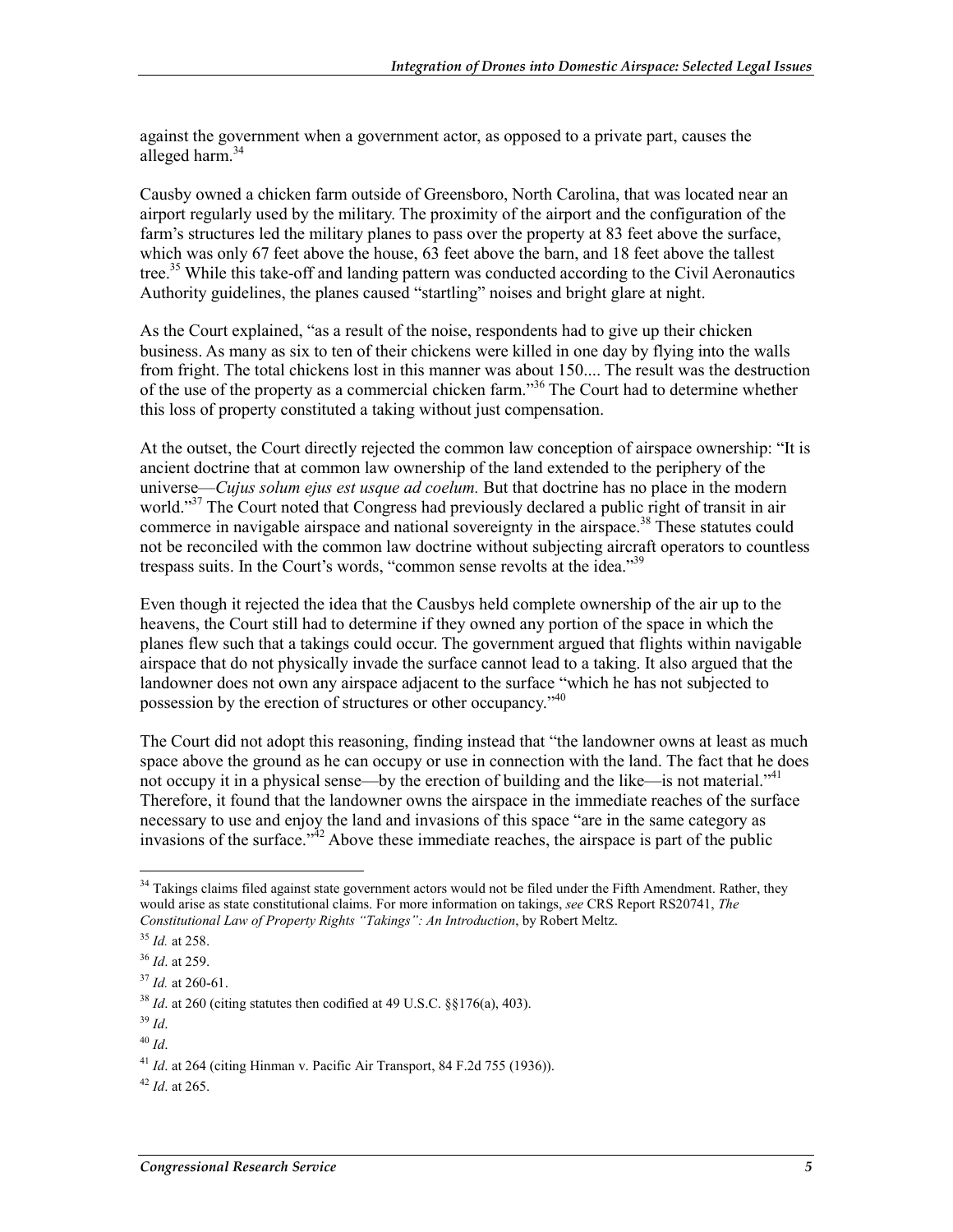domain, but the Court declined to draw a clear line. The Court also noted that the government's argument regarding the impossibility of a taking based on flights in navigable airspace was inapplicable in this case because the flights over Causby's land were not within navigable airspace.<sup>43</sup> At the time, federal law defined navigable airspace as space above the minimum safe flying altitudes for specific areas, but did not include the space needed to take off and land. Even though these flights were not within navigable airspace, the Court seemed to suggest that if they were, the inquiry would not immediately end. Instead, the Court would then have to determine when the regulation itself, defining the navigable airspace, was valid.<sup>44</sup>

Ultimately, in the context of a taking claim, the Court concluded that "flights over private land are not a taking, unless they are so low and so frequent to be a direct and immediate interference with the enjoyment and use of the land."45 With regard to the Causbys' chicken farm, the Court concluded that the military flights had imposed a servitude upon the land, similar to an easement, based on the interference with the use and enjoyment of their property. Although the land did not lose all its economic value, the lower court's finding clearly established the flights led directly to a diminution in the value of the property, since it could no longer be used for its primary purpose as a chicken farm.

### **Post-***Causby* **Theories of Airspace Ownership**

*Causby* clearly abandoned the ancient idea that private landowners each owned their vertical slice of the airspace above the surface in perpetuity as incompatible with modern life. The case set up three factors to examine in a taking claim that courts still utilize today: (1) whether the planes flew directly over the plaintiff's land; (2) the altitude and frequency of the flights; and (3) whether the flights directly and immediately interfered with the plaintiff's use and enjoyment of the surface land. $46$ 

However, it left many questions unanswered. Where is the dividing line between the "immediate reaches" of the surface and public domain airspace? Can navigable airspace intersect with the "immediate reaches" belonging to the private property? Can aircraft flying wholly within navigable airspace, as defined by federal law, ever lead to a successful takings claim? How does one assess claims based on lawfully operated aircraft, such as helicopters, flying below navigable airspace?

Subsequent cases have been brought using many different legal claims, including trespass and nuisance, as discussed below, and various ways of describing the resulting injury. Claims could include an "inverse condemnation," another way of describing a taking, or the establishment of an avigation, air, or flying easement. While these legal claims may have different names, it appears that courts use *Causby* as the starting point for analyzing all property-based challenges to

<sup>43</sup> *Id.* at 264.

<sup>44</sup> *Id*. at 263.

<sup>45</sup> *Id*. at 266.

<sup>46</sup> *See e.g.*, Andrews v. United States, 2012 U.S. Claims LEXIS 1644, \*10 (explaining that the "The United States Court of Appeals for the Federal Circuit (Federal Circuit) has derived from Causby three factors for consideration 'in determining whether noise and other effects from overflights ... constitute a taking.... '"). *But see* Argent v. United States, 124 F.3d 1277, 1284 (1997) (finding a taking claim may be based on "a peculiarly burdensome pattern of activity, including both intrusive and non-intrusive flights").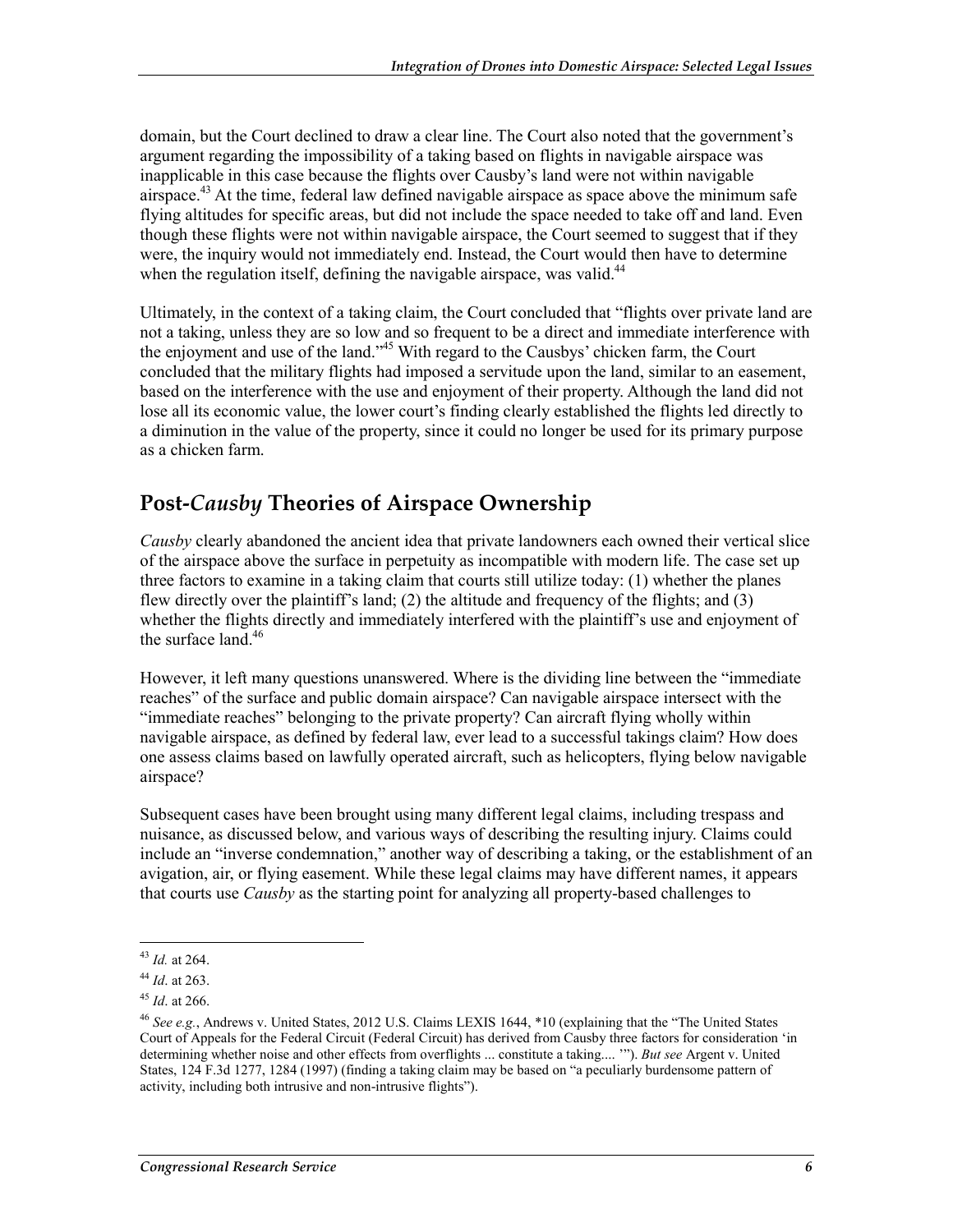intrusions upon airspace. Several different interpretations of *Causby* have emerged in the attempt to articulate an airspace ownership standard, a few of which are described here.

Following *Causby*, several lower courts employed a fixed-height theory and interpreted the decision as creating two distinct categories of airspace. On the one hand, the stratum of airspace that was defined in federal law as "navigable airspace" was always a part of the public domain. Therefore, flights in this navigable airspace could not lead to a successful property-right based action like a takings or trespass claim because the property owner never owned the airspace in the public domain. On the other hand, the airspace below what is defined as navigable airspace could be "owned" by the surface owner and, therefore, intrusions upon it could lead to a successful takings or property tort claim. Since this fixed-height theory of airspace ownership relies heavily on the definition of navigable airspace, the expansion of the federal definition of "navigable airspace" to include the airspace needed to take-off and  $land<sup>47</sup>$  greatly impacts what airspace a property owner could claim.

This strict separation between navigable airspace and the airspace a landowner can claim seems to have been disavowed by the Supreme Court. First, in dicta in *Braniff Airways v. Nebraska State*  Bd. of Equalization & Assessment,<sup>48</sup> a case primarily dealing with the question of federal preemption of state airline regulations, the Court left open the possibility of a taking based on flights occurring in navigable airspace. It summarized *Causby* as holding "that the owner of land might recover for a taking by national use of navigable air space resulting in destruction in whole or in part of the usefulness of the land property."49 Next, in *Griggs v. Allegheny County* the Supreme Court found that the low flight of planes over the plaintiff's property, taking off from and landing at a nearby airport's newly constructed runway, constituted a taking that had to be compensated under the Fifth Amendment.<sup>50</sup> The noise and fear of a plane crash caused by the low overhead flights made the property "'undesirable and unbearable'" for residential use, making it impossible for people in the house to converse or sleep.<sup>51</sup> The Court reached this conclusion that a taking occurred based on this injury, despite the fact that the flights were operated properly under federal regulations and never flew outside of navigable airspace.<sup>52</sup> Despite this holding, some lower courts have continued to lend credence to a fixed-height ownership theory as a reasonable interpretation of *Causby*. 53

Another interpretation of *Causby* essentially creates a presumption of a non-taking when overhead flights occur in navigable airspace. This presumption would recognize the importance of unimpeded travel of air commerce and that Congress placed navigable airspace in the public domain. However, the presumption could be rebutted by evidence that the flights, while in navigable airspace, interfered with the owner's use and enjoyment of the surface enough to justify compensation. As one court reasoned, "as the height of the overflight increases... the Government's interest in maintaining sovereignty becomes weightier while the landowner's

 $47$  49 U.S.C. §40102(32) (2012).

<sup>48 347</sup> U.S. 590 (1954).

<sup>49</sup> *Id*. at 596.

<sup>50</sup> Griggs v. Allegheny County, 369 U.S. 84, 90 (1962).

<sup>51</sup> *Id*. at 87.

<sup>52</sup> *Id*. at 86-89.

<sup>53</sup> *See, e.g.*, Aaron v. United States, 311 F.2d 798 (Ct. Cl. 1963); Powell v. United States, 1 Cl. Ct. 669 (1983).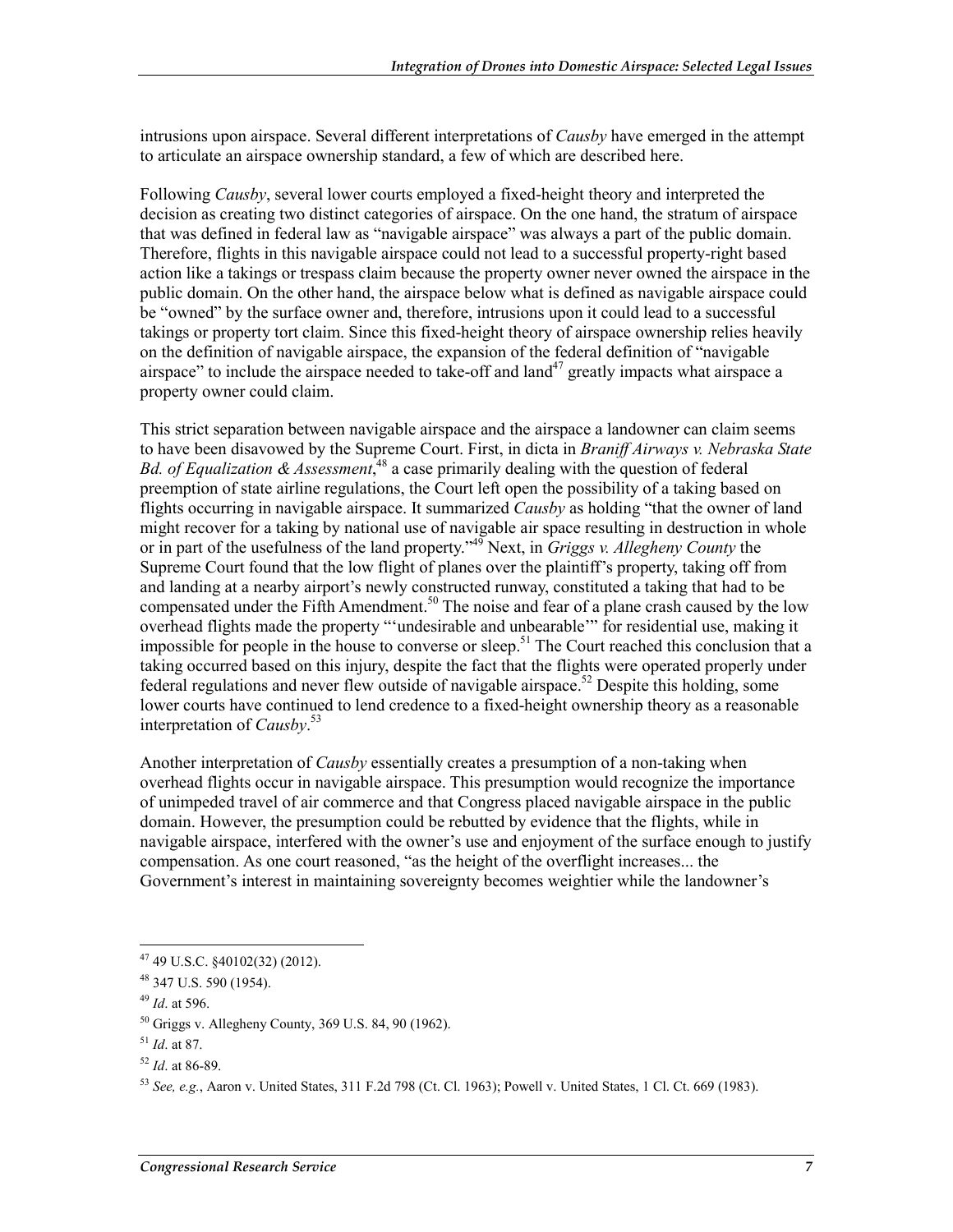interest diminishes, so that the damage showing required increases in a continuum toward showing absolute destruction of all uses of the property."54

Finally, some courts have concluded that the altitude of the overhead flight has no determinative impact on whether a taking has occurred. One federal court noted that the government's liability for a taking is not impacted "merely because the flights of Government aircraft are in what Congress has declared to be navigable airspace and subject to its regulation."55 Under this approach, "although the navigable airspace has been declared to be in the public domain, 'regardless of any congressional limitations, the land owner, as an incident to his ownership, has a claim to the superjacent airspace to the extent that a reasonable use of his land involves such space.'"<sup>56</sup> Under this theory, the court would only need to examine the effect of the overhead flights on the use and enjoyment of the land, and would not need to determine if the flight occurred in navigable airspace.

While the definition of navigable airspace impacts each theory differently, it is clear that under the current interpretation a showing of interference with the use and enjoyment of property is required. Cases have clearly established that overhead flights leading to impairment of the owner's livelihood or cause physical damage qualify as an interference with use and enjoyment of property.<sup>57</sup> Additionally, flights that cause the surface to become impractical for its intended use by the current owner also satisfy the use and enjoyment requirement.58 For example, in *Griggs*, the noise, vibration, and fear of damage caused by overhead flights made it impossible for the plaintiffs to converse with others or sleep within their house, leading to their retreat from the property, which had become "undesirable and unbearable for their residential use."<sup>59</sup> Some courts have recognized a reduction in the potential resale value of the property as an interference with its use and enjoyment, even if the property continues to be suitable for the purposes for which it is currently used.<sup>60</sup> One court explained: "Enjoyment of property at common law contemplated the entire bundle of rights and privileges that attached to the ownership of land.... Owners of fee simple estates ... clearly enjoy not only the right to put their land to a particular present use, but also to hold the land for investment and appreciation.... "61 However, other courts have rejected the idea that restrictions on uses by future inhabitants, without showing loss of property value, are relevant to a determination of the owner's own use and enjoyment of the property.<sup>6</sup>

#### **Trespass and Nuisance Claims Against Private Actors**

Although *Causby* arose from a Fifth Amendment takings claim, its articulation of airspace ownership standards is also often used in determining state law tort claims such as trespass and nuisance. These state law tort claims could be used to establish liability for overhead flights

<sup>54</sup> Stephens v. United States, 11 Cl. Ct. 352, 362 (1986).

<sup>55</sup> Branning v. United States, 654 F.2d 88, 99 (1981).

<sup>56</sup> *Id*. at 98-99 (citing Palisades Citizens Association, Inc. v. C.A.B, 420 F.2d 188, 192 (D.C. Cir. 1969)).

<sup>57</sup> *See, e.g.*, *Causby*, 328 U.S. 256.

<sup>58</sup> *See, e.g., Griggs*, 369 U.S. 84; Pueblo of Sandia v. Smith, 497 F.2d 1043 (10th Cir. 1974) ("appellant failed to show interference with actual, as distinguished from potential, use of its land.").

<sup>59</sup> *Griggs*, 369 U.S. at 87.

<sup>60</sup> *See, e.g.*, Brown v. United States, 73 F.3d 1100 (1996); *Branning*, 654 F.2d 88.

<sup>61</sup> *Brown*, 73 F.3d 1100.

 $62$  Stephens v. United States, 11 Cl. Ct. 352 (1986).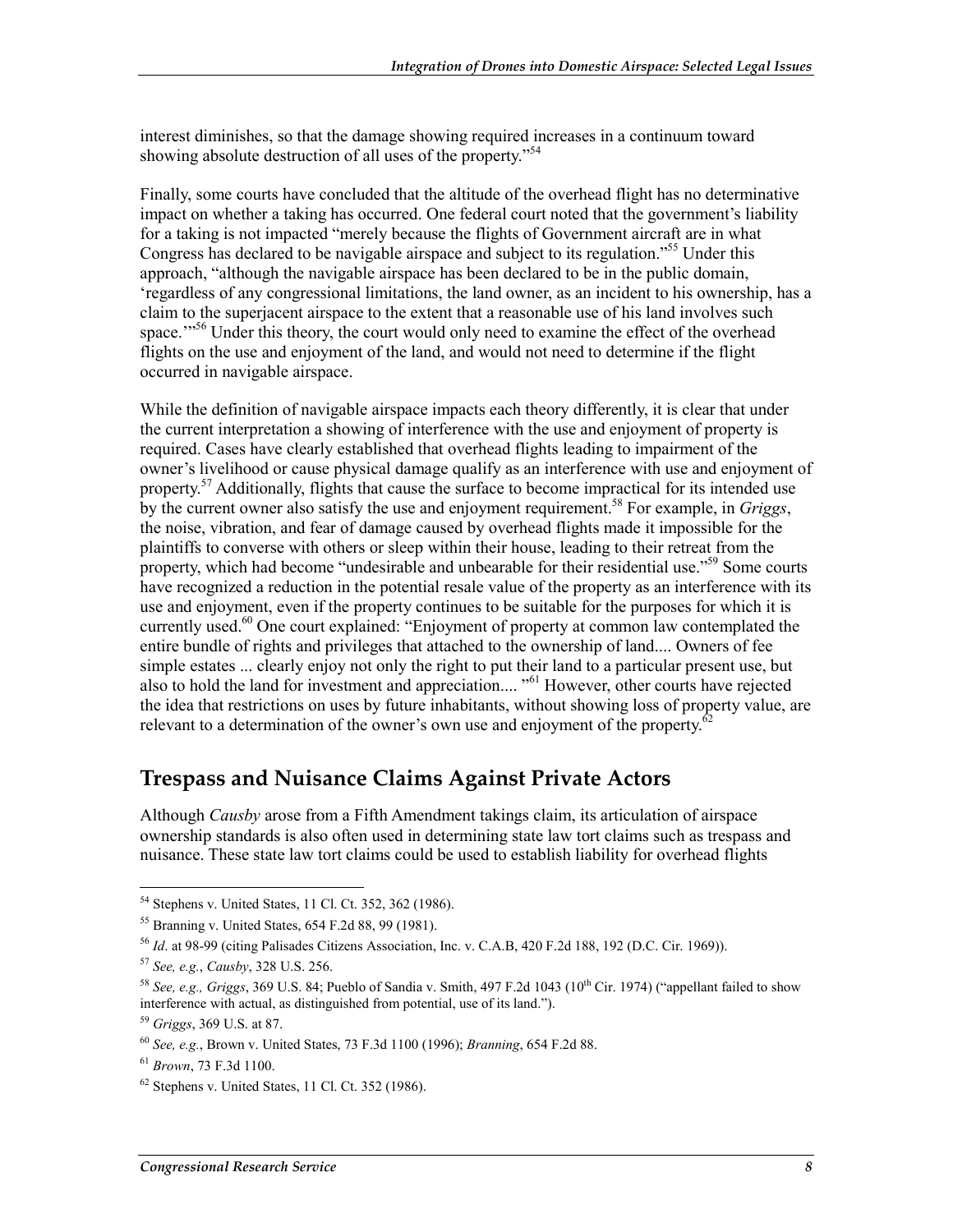operated by private actors, where a lack of government involvement precludes a takings claim. Generally, trespass is any physical intrusion upon property owned by another. However, unlike with surface trespass claims, simply proving that an object or person was physically present in the airspace vertically above the landowner's property is generally not enough to establish a trespass in airspace. Since *Causby* struck down the common law idea of *ad coelum*, landowners generally do not have an absolute possessory right to the airspace above the surface into perpetuity. Instead, airspace trespass claims are often assessed using the same requirements laid out in the *Causby* takings claim. Arguably, these standards are used in property tort claims because there can be no trespass in airspace unless the property owner has some possessory right to the airspace, which was the same question at issue in *Causby*.

To allege an actionable trespass to airspace, the property owner must not only prove that the interference occurred within the immediate reaches of the land, or the airspace that the owner can possess under *Causby*, but also that its presence interferes with the actual use of his land. As one court explained, "a property owner owns only as much air space above his property as he can practicable use. And to constitute an actionable trespass, an intrusion has to be such as to subtract from the owner's use of the property."<sup>63</sup> This standard for airspace trespass was also adopted by the Restatement (Second) of Torts.<sup>64</sup>

Nuisance is a state law tort claim that is not based on possessory rights to property, like trespass, but is rooted in the right to use and enjoy land.<sup>65</sup> Trespass and nuisance claims arising from airspace use are quite similar, since trespass to airspace claims generally require a showing that the object in airspace interfered with use and enjoyment of land. However, unlike trespass, nuisance claims do not require a showing that the interference actually occupied the owner's airspace. Instead, a nuisance claim can succeed even if the interference flew over adjoining lands and never directly over the plaintiff's land, as long as the flight constitutes a substantial and unreasonable interference with the use and enjoyment of the land.

## **Potential Liability Arising from Civilian Drone Use**

The integration of drones into domestic airspace will raise novel questions of how to apply existing airspace ownership law to this new technology. How courts may apply the various interpretations of *Causby*, discussed above, to drones will likely be greatly impacted by the FAA's definition of navigable airspace for drones.

The potential for successful takings, trespass, or nuisance claims from drone use will also be impacted by the physical characteristics of the drone, especially given that current case law heavily emphasizes the impact of the flight on use and enjoyment of the surface property. Several characteristics of drones may make their operation in airspace less likely to lead to liability for drone operators than for aircraft operators. First, the noise attributed to drone use may be significantly less than noise created by helicopters or planes powered by jet engines. Second, drones commonly used for civilian purposes could be much smaller than common aircraft used today. This decreased size is likely to lead to fewer physical impacts upon surface land such as

<sup>63</sup> Geller v. Brownstone Condominium, 82 Ill. App. 3d 334, 336-37 (1980).

<sup>64</sup> RESTATEMENT (SECOND) OF TORTS §159(2) (1965) (stating that "Flights by aircraft in the airspace above the land of another is a trespass if, but only if, (a) it enters into the immediate reaches of the airspace next to the land, and (b) it interferes substantially with the other's use and enjoyment of the land.").

<sup>65</sup> RESTATEMENT (SECOND) OF TORTS §821D (1979); 2 DAN B DOBBS ET AL., THE LAW OF TORTS §398 (2d ed. 2011).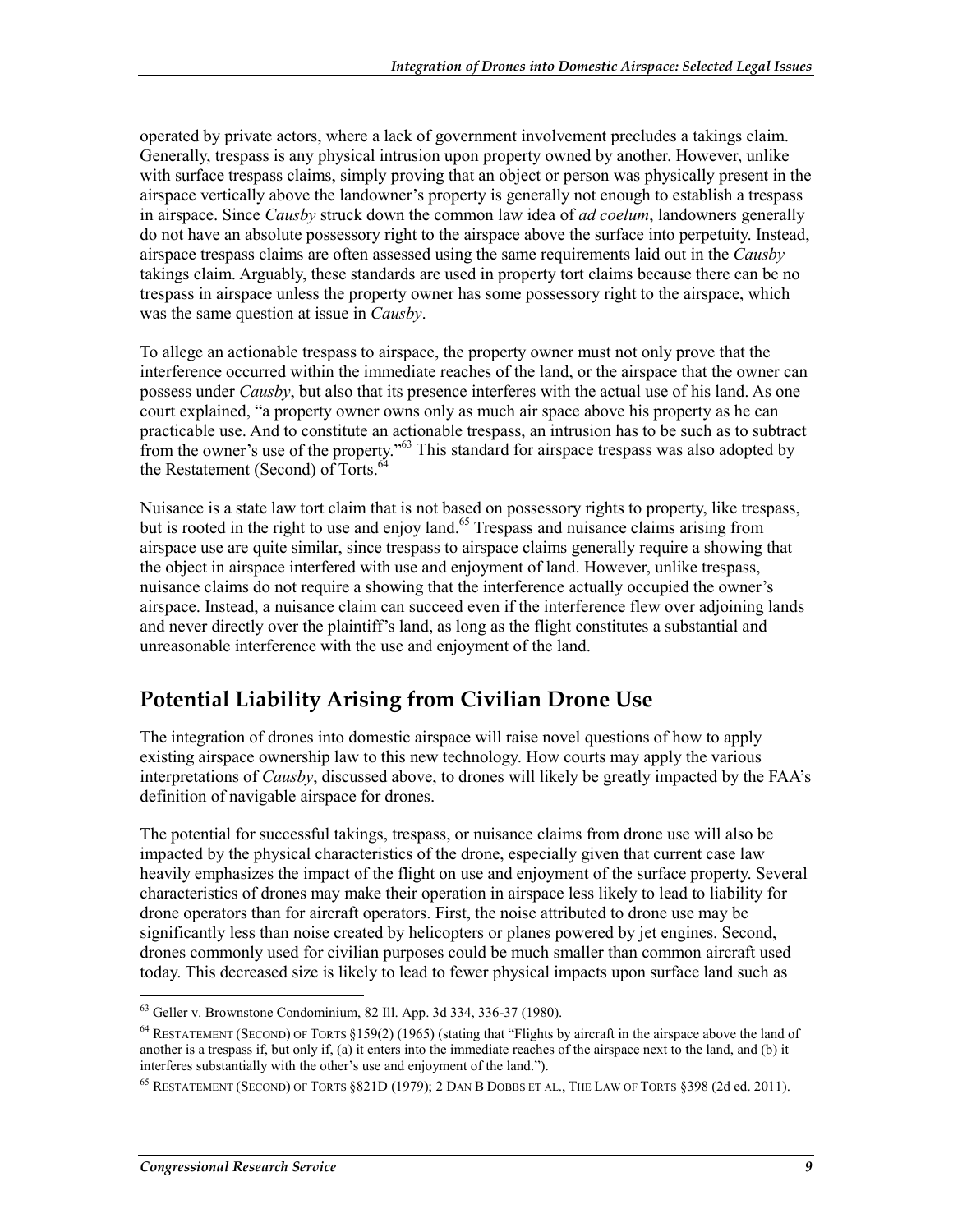vibration and dust, which are common complaints arising from overhead aircraft and helicopter flights. Finally, it is unknown at this time how most drones will be deployed into flight. Will drone "airports" be used to launch the aircraft or will they take off and land primarily from individual property? If drone use remains decentralized and is not organized around an "airport," then drones are less likely to repeatedly fly over the same piece of property, creating fewer potential takings, trespass, or nuisance claims. Additionally, the majority of drones are more likely to operate like helicopters, taking off and landing vertically, than like traditional fixed-wing aircraft. This method of takeoff reduces the amount of surface the aircraft would have to fly over before reaching its desired flying altitude, minimizing the potential number of property owners alleging physical invasion of the immediate reaches of their surface property.

Alternatively, the potential ability for drones to fly safely at much lower altitudes than fixed-wing aircraft or helicopters could lead to a larger number of property-based claims. Low-flying drones are more likely to invade the immediate reaches of the surface property, thus satisfying part of the requirement for a takings or trespass claim.

## **Privacy**

Perhaps the most contentious issue concerning the introduction of drones into U.S. airspace is the threat that this technology will be used to spy on American citizens. With the ability to house high-powered cameras, infrared sensors, facial recognition technology, and license plate readers, some argue that drones present a substantial privacy risk.<sup>66</sup> Undoubtedly, the government's use of drones for domestic surveillance operations implicates the Fourth Amendment and other applicable laws.<sup>67</sup> In like manner, privacy advocates have warned that private actors might use drones in a way that could infringe upon fundamental privacy rights.<sup>68</sup> This section will focus on the privacy issues associated with the use of drones by private, non-governmental actors. It will provide a general history of privacy law in the United States and survey the various privacy torts, including intrusion upon seclusion, the privacy tort most applicable to drone surveillance. It will then explore the First Amendment right to gather news. Application of these theories to drone surveillance will be discussed in the section titled "Congressional Response."

<sup>66</sup> *See* Jennifer Lynch, *Are Drones Watching You?*, ELECTRONIC FRONTIER FOUNDATION (January 10, 2012), https://www.eff.org/deeplinks/2012/01/drones-are-watching-you; M. Ryan Calo, *The Drone as Privacy Catalyst*, 64 STAN. L. REV. ONLINE 29 (December 12, 2011), http://www.stanfordlawreview.org/sites/default/files/online/articles/64- SLRO-29\_1.pdf.

 $67$  For an analysis of the Fourth Amendment implications of government drone surveillance, see CRS Report R42701, *Drones in Domestic Surveillance Operations: Fourth Amendment Implications and Legislative Responses*, by Richard M. Thompson II.

<sup>68</sup> *See* Press Release, Rep. Ed Markey, Markey Releases Discussion Draft of Drone Privacy and Transparency Legislation (August 1, 2012), *available at* http://markey.house.gov/press-release/markey-releases-discussion-draftdrone-privacy-and-transparency-legislation.

Drones are already flying in U.S. airspace – with thousands more to come – but with no privacy protections or transparency measures in place. We are entering a brave new world, and just because a company soon will be able to register a drone license shouldn't mean that company can turn it into a cash register by selling consumer information. Currently, there are no privacy protections or guidelines and no way for the public to know who is flying drones, where, and why. The time to implement privacy protections is now.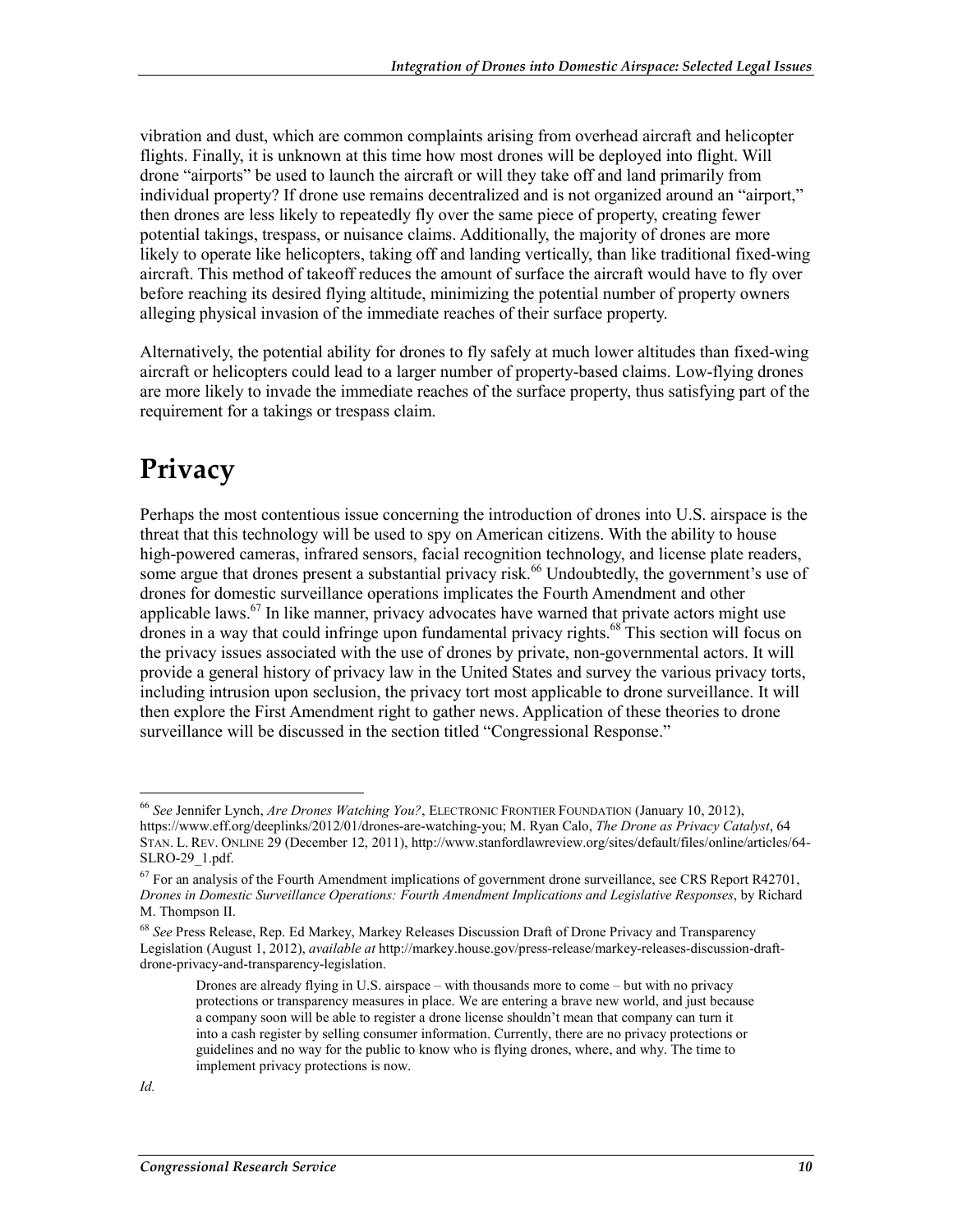## **Early Privacy Jurisprudence**

Although early Anglo-Saxon law lacked express privacy protections, property law and trespass theories served as proxy for the protection of individual privacy. Lord Coke pronounced in 1605 that "the house of everyone is to him as his castle and fortress, as well for his defence against injury and violence, as for his respose<sup>[1]"69</sup> This proposition that individuals are entitled to privacy while in their homes crossed the Atlantic with the colonists and appeared prominently in early revolutionary thinking.<sup>70</sup> In one early American common law decision, the court noted that "[t]he law is clearly settled, that an officer cannot justify the breaking open an outward door or window, in order to execute process in a civil suit; if he doth, he is a trespasser."<sup>71</sup> In cases lacking physical trespass, prosecutors relied on an eavesdropping theory, which protected the privacy of individuals' conversations while in their home.<sup>72</sup>

These century-old theories of trespass and eavesdropping, however, failed to keep up with a rapidly changing society fueled by advancing technologies. As with today's celebrity-obsessed society, late-19<sup>th</sup> century society experienced the birth and spread of "yellow journalism," a new media aimed at emphasizing the "curious, dramatic, and unusual, providing readers a 'palliative of sin, sex, and violence.'"73 Faster presses and instantaneous photography enabled journalists to exploit and spread gossip.74 Louis D. Brandeis (then a private attorney) and Samuel Warren were bothered with the press's constant intrusions into the private affairs of prominent Bostonians.<sup>75</sup> In 1890, they published a seminal law review article formulating a new legal theory—the right to be let alone.<sup>76</sup> Brandeis and Warren understood that existing tort doctrines such as trespass and libel were insufficient to protect privacy rights, as "only a part of the pain, pleasure, and profit of life lay in physical things."<sup>77</sup> They noted that this new right to privacy derived not from "the principle" of private property, but that of an inviolate personality.<sup> $3\pi$ </sup> The authors observed that "instantaneous photographs and newspaper enterprise have invaded the sacred precincts of private and domestic life; and numerous mechanical devices threaten to make good the prediction that 'what is whispered in the closet shall be proclaimed from the house-tops."<sup> $\frac{1}{2}$ 9 Although this</sup> new theory had its detractors,  $80$  it found its way into the common law of several states.  $81$ 

<sup>69</sup> Semayne's Case, 5 Co. Rep. 91 (K. B. 1604).

 $70$  In contesting the use of general warrants by officials of the British Crown, known then as writs of assistance, James Otis argued that "one of the most essential branches of English liberty, is the freedom of one's house. A man's house is his castle; and while he is quiet, he is as well guarded as a prince in his castle." II LEGAL PAPERS OF JOHN ADAMS 142.

<sup>71</sup> *See* State v. Armfield, 9 N.C. 246, 247 (1822).

<sup>72</sup> Note, *The Right to Privacy in Nineteenth Century America*, 94 HARV. L. REV. 1892, 1896 (1981). In an early case from Pennsylvania, in recognizing eavesdropping as an indictable offense, the court noted: "Every man's home is his castle, where no man has a right to intrude for any purpose whatever. No man has a right to pry into your secrecy in your own house." Commonwealth v. Lovett, 4 Pa. L.J. Rpts. (Clark) 226, 226 (Pa. 1831); *see also* State v. Williams, 2 Tenn. 108, 108 (1808) (recognizing eavesdropping as an indictable offense).

<sup>73</sup> Ken Gromley, *One Hundred Years of Privacy*, 1992 WIS. L. REV. 1335, 1351 (1992) (quoting EDWIN EMERY & MICHAEL C. EMERY, THE PRESS AND AMERICA: AN INTERPRETATIVE HISTORY OF THE MASS MEDIA 349-50 (3d ed. 1972). <sup>74</sup> *Id.* at 1350-51.

<sup>75</sup> William M. Prosser, *Privacy*, 48 Cal. L. Rev. 383, 383 (1960).

<sup>76</sup> Louis D. Brandeis & Samuel D. Warren, *The Right to Privacy*, 4 HARV. L. REV. 193, 205 (1890).

<sup>77</sup> *Id.* at 195.

<sup>78</sup> *Id.* at 205.

<sup>79</sup> *Id.* at 195.

<sup>80</sup> Herbert Spencer Hadley, *Right to Privacy*, 3 N.W. L. REV. 1, 3-4 (1894) ("The writer believes that the right to (continued...)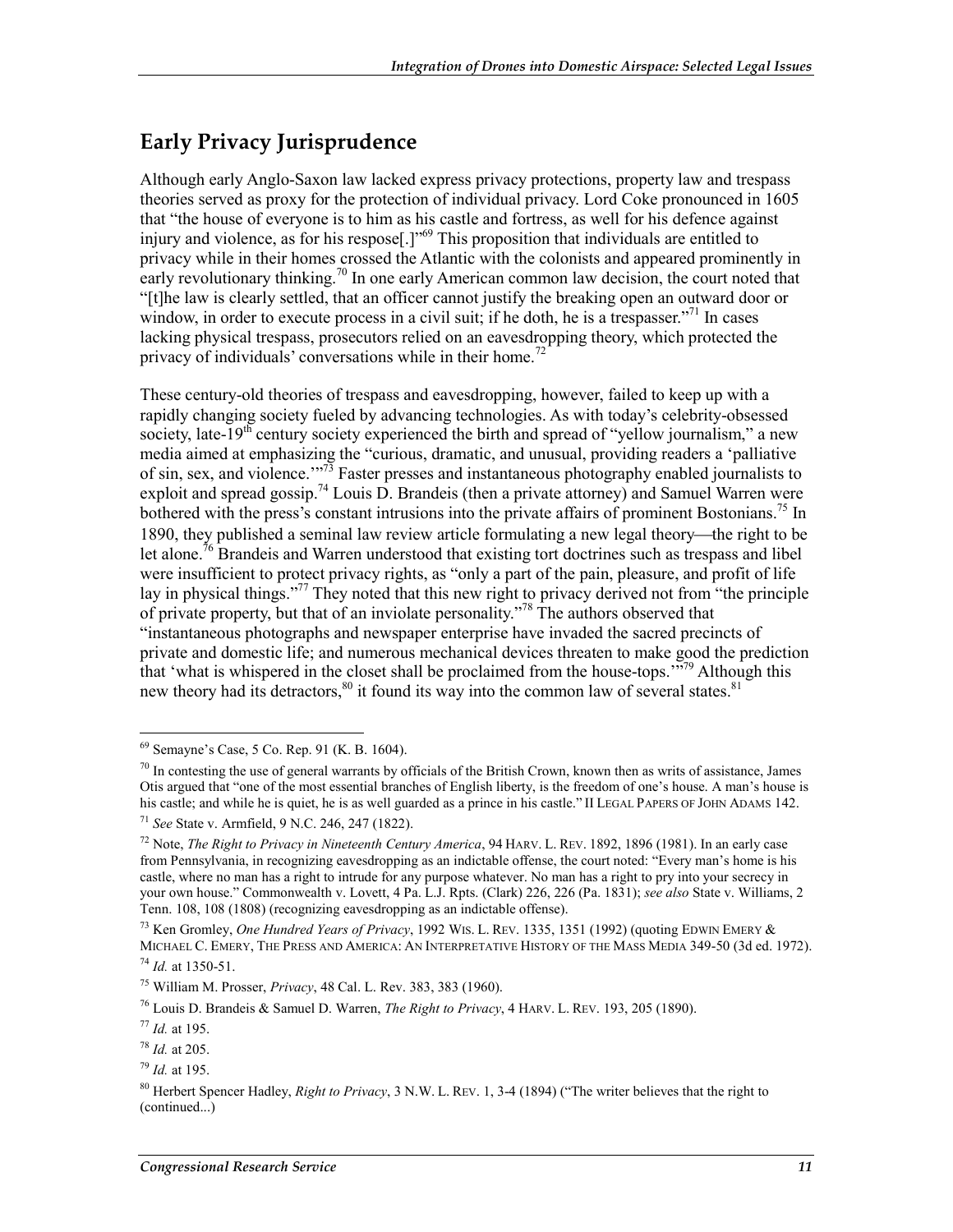## **Privacy Torts**

In 1939, the First Restatement of Torts (a set of model rules intended for adoption by the states) created a general tort for invasion of privacy.<sup>82</sup> By 1940, a minority of states had adopted some right of privacy either by statute or judicial decision, and six states had expressly refused to adopt such a right.<sup>83</sup> Twenty years later, Dean William Prosser surveyed the case law surrounding this right and concluded that the right to privacy entailed four distinct (yet, sometimes overlapping) rights: (1) intrusion upon seclusion; (2) public disclosure of private facts; (3) publicity which puts the target in a false light; and (4) appropriation of one's likeness.<sup>84</sup> These four categories were incorporated into the Restatement (Second) of Torts.<sup>85</sup>

Section 652B of the Restatement (Second) of Torts creates a cause of action for intrusion upon seclusion,<sup>86</sup> the privacy tort most likely to apply to drone surveillance.<sup>87</sup> It has been adopted either by common law or statute in an overwhelming majority of the states.<sup>88</sup> Section 652B provides: "One who intentionally intrudes, physically or otherwise, upon the solitude or seclusion of another or his private affairs or concerns, is subject to liability to the other for invasion of his privacy, if the intrusion would be highly offensive to a reasonable person."<sup>89</sup> Courts have developed a set of rules for applying Section 652B. First, it requires an objective person standard, testing whether a person of "ordinary sensibilities" would be offended by the alleged invasion.<sup>90</sup> Thus, someone with an idiosyncratic sensitivity—say, an aversion to cameras—could not satisfy this standard by simply having his photograph taken. Likewise, the intrusion must not only be offensive, but "*highly* offensive,"<sup>91</sup> or as one court put it, "outrageously unreasonable conduct."<sup>92</sup> Generally, a single incident will not suffice; instead, the intrusion must be "repeated with such persistence and frequency as to amount to a course of hounding" and "becomes a burden to his existence....  $^{93}$  However, in a few cases a single intrusion was adequate.<sup>94</sup> The invasion of

<sup>(...</sup>continued)

privacy does not exist; that the arguments in its favor are based on a mistaken understanding of the authorities cited in its support[.]").

<sup>&</sup>lt;sup>81</sup> *Compare* Roberson v. Rochester Folding Box Co., 171 N.E. 538, 542 (N.Y. 1902) (declining to adopt right of privacy), *with* Pavesich v. New England Life Ins. Co., 50 S.E. 68 (Ga. 1905) (recognizing a right to privacy).

<sup>82</sup> RESTATEMENT (FIRST) OF TORTS §867 (1939).

<sup>83</sup> *See* Louis Nizer, *Right of Privacy – A Half Century's Development*, 39 MICH. L. REV. 526, 529-30 (1940).

<sup>84</sup> Prosser, *supra* note 75, at 385.

<sup>&</sup>lt;sup>85</sup> RESTATEMENT (SECOND) OF TORTS §§652B (intrusion upon seclusion), 652C (appropriation of name or likeness), 652D (publicity given to private fact), 652E (publicity placing person in false light).

<sup>86</sup> *Id*. at §652B.

<sup>&</sup>lt;sup>87</sup> Because the use of drones for surveillance primarily concerns the collection, and not necessarily the dissemination, of information, this section will focus on the tort of intrusion upon seclusion, which has no publication requirement for recovery. *Id.* cmt. a.

<sup>88</sup> North Dakota and Wyoming are the only states not to adopt the privacy tort of intrusion upon seclusion. *See* Tigran Palyan, *Common Law Privacy in a Not So Common World: Prospects for the Tort of Intrusion Upon Seclusion in Virtual Worlds*, 38 SW. L. REV. 167, 180 n.106 (2008).

<sup>89</sup> *Id.* 

<sup>90</sup> Shorter v. Retail Credit Co., 251 F. Supp. 329, 322 (D.S.C. 1966).

<sup>&</sup>lt;sup>91</sup> RESTATEMENT (SECOND) OF TORTS §652B (emphasis added).

<sup>92</sup> N.O.C., Inc. v. Schaefer, 484 A.2d 729, 733 (N.J. Super. Ct. Law Div. 1984).

<sup>93</sup> RESTATEMENT (SECOND) OF TORTS §652B cmt. d.

<sup>94</sup> *See, e.g.*, Miller v. National Broadcasting Co., 187 Cal. App. 3d 1463 (Cal. Ct. App. 1986) (videotaping man in his (continued...)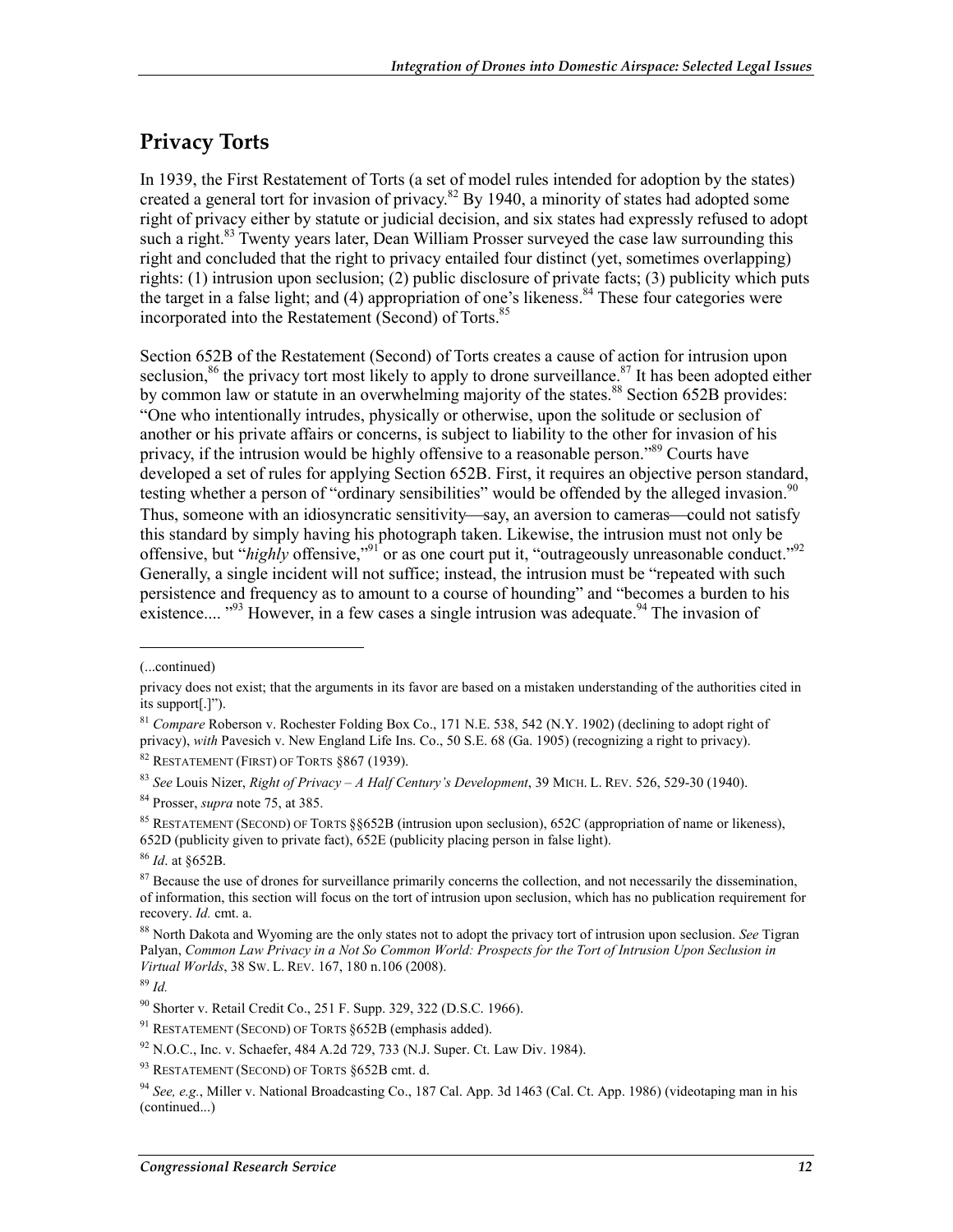privacy must been intentional, meaning the defendant must desire that the intrusion would occur, or as with other torts,<sup>95</sup> knew with a substantial certainty that such an invasion would result from his actions.<sup>96</sup> An accidental intrusion is not actionable. Finally, in some states, the intrusion must cause mental suffering, shame, or humiliation to permit recovery.  $97$ 

A review of the case law demonstrates that the location of the target of the surveillance is, in many cases, determinative of whether someone has a viable claim for intrusion upon seclusion. For the most part, conducting surveillance of a person while within the confines of his home will constitute an intrusion upon seclusion.<sup>98</sup> The illustrations to Section 652B offer an example of a private detective who photographs an individual while in his home with a telescopic camera as a viable claim.<sup>99</sup> Likewise, as one court observed, "when a picture is taken of a plaintiff while he is in the privacy of his home, ... the taking of the picture may be considered an intrusion into the plaintiff's privacy just as eavesdropping or looking into his upstairs windows with binoculars are considered an invasion of his privacy."<sup>100</sup>

The likelihood of a successful claim is diminished if the surveillance is conducted in a public place. The comments to Section 652B explain that there is generally no liability for photographing or observing a person while in public "since he is not then in seclusion, and his appearance is public and open to the public eye."<sup>101</sup> Likewise, Prosser observed:

On the public street, or in any other public place, the plaintiff has no right to be alone, and it is no invasion of his privacy to do no more than follow him about. Neither is it such an invasion to take a photograph in such a place, since this amounts to nothing more than making a record, not differing essentially from a full written description, of a public sight which anyone present would be free to see.<sup>102</sup>

The case law also supports this proposition. The Alabama Supreme Court dismissed a claim of wrongful intrusion against operators of a race track who photographed the plaintiffs while they were in the "winner's circle" at the track.<sup>103</sup> Similarly, a federal district court dismissed a claim by a husband and wife who had been photographed by Forbes Magazine while waiting in line at the Miami International Airport as it was taken in "a place open to the general public."<sup>104</sup> Likewise, a Vietnam veteran lost a claim for invasion of privacy based on photographs that depicted him and

 $\overline{a}$ 

<sup>(...</sup>continued)

home while being resuscitated after having suffered a heart seizure); Nader v. General Motors Corp., 25 N.Y.2d 560, 570 (1970) (surveilling plaintiff in bank in an "overzealous" manner).

<sup>&</sup>lt;sup>95</sup> RESTATEMENT (SECOND) OF TORTS §652B.

<sup>96</sup> *See* DOBBS ET AL., *supra* note 65, at §29.

 $97$  DeAngelo v. Fortney, 515 A.2d 594, 596 (Pa. Sup. 1986); Burns v. Masterbrand Cabinets, Inc., 369 Ill. App. 3d 1006, 1012 (Ill. App. Ct. 2007).

<sup>98</sup> *See, e.g.,* Wolfson v. Lewis, 924 F. Supp. 1413 (E.D. Penn. 1996).

<sup>99</sup> RESTATEMENT (SECOND) OF TORTS §652B cmt. b, illus. 2.

<sup>100</sup> Lovgren v. Citizens First Nat. Bank of Princeton, 534 N.E.2d 987 (Ill. 1989); *see also* Souder v. Pendleton Detectives, 88 So.2d 716, 718 (La. Ct. App. 1956) (peeping into plaintiff's widows); Egan v. Schmock, 93 F. Supp. 2d 1090, 1094-95 (N.D. Cal. 2000) (filming plaintiff and family while in their home).

<sup>&</sup>lt;sup>101</sup> RESTATEMENT (SECOND) OF TORTS §652B cmt. c.

<sup>102</sup> Prosser, *supra* note 75, at 392.

<sup>103</sup> Schifano v. Green County, 624 So. 2d 178 (Ala. 1993).

<sup>104</sup> Fogel v. Forbes, 500 F. Supp. 1081, 1084, 1087 (E.D. Pa. 1980).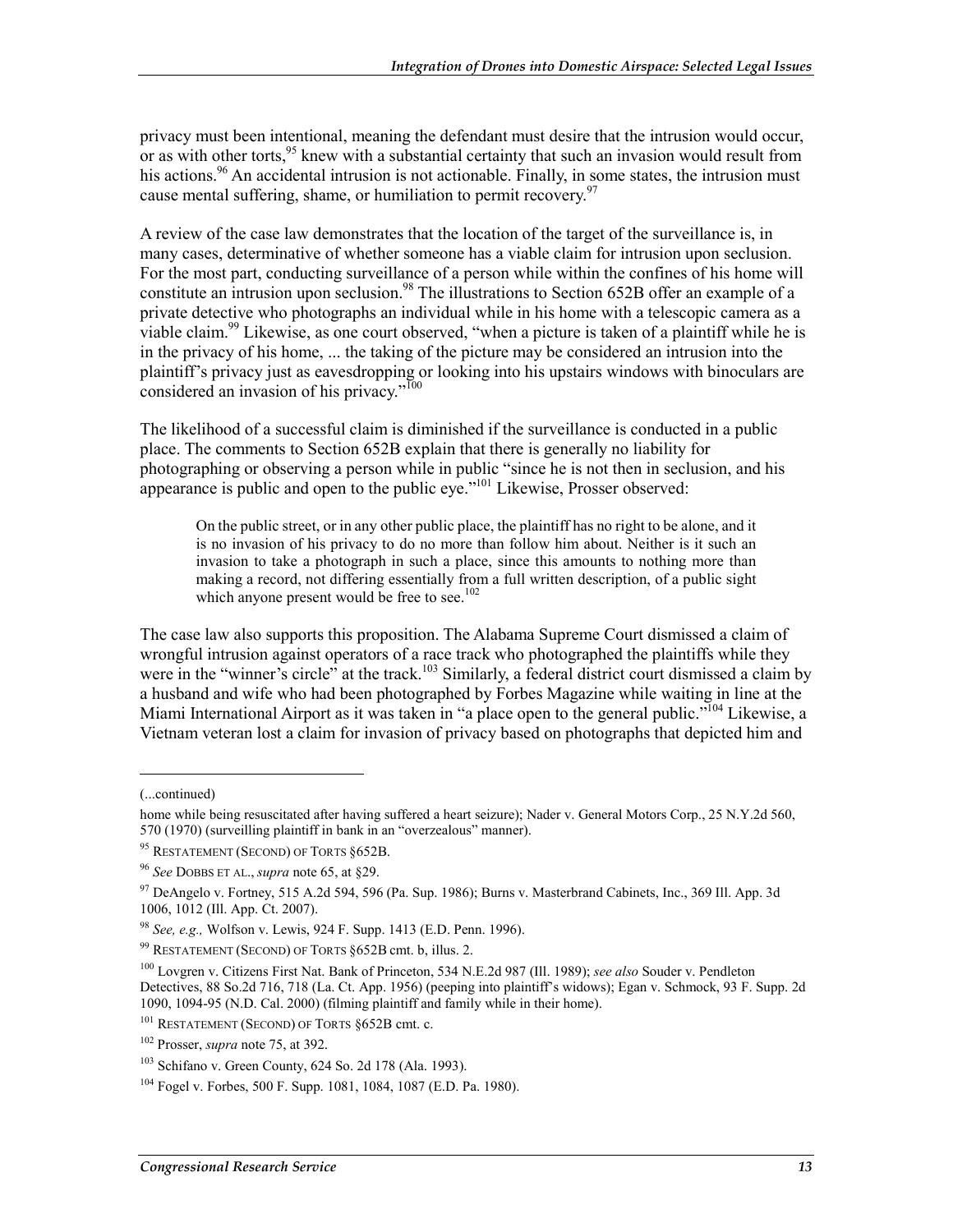other soldiers during a combat mission in Vietnam—again, a public setting.<sup>105</sup> Other examples include the recording of license plate numbers of cars parked in a public parking lot<sup>106</sup> and photographing a person while walking on a public sidewalk.<sup>107</sup>

Indeed, even plaintiffs who were videotaped or photographed while on their own property have generally been unsuccessful in their privacy claims so long as they could be viewed from a public vantage point. Rejecting one plaintiff's claim for intrusion upon seclusion, the Supreme Court of Oregon held that even though the investigators trespassed on the plaintiff's property to film him, the investigation did not "constitute an unreasonable surveillance 'highly offensive to a reasonable man[,]"<sup>108</sup> as the plaintiff could have been viewed from the road by his neighbors or passersby.<sup>109</sup> In another case, the wife of a prominent Puerto Rican politician sought damages from a newspaper for invasion of privacy allegedly committed when an agent of the newspaper photographed her house as part of a news story about her husband.<sup>110</sup> The court dismissed her claim as the photographers were not "unreasonably intrusive," and the photographs depicted only the outside of the home and no persons were photographed.<sup>111</sup> Similarly, in one case a couple sued a cell phone company for intrusion upon seclusion when the company's workers looked onto their property each time they serviced a nearby cell tower.<sup>112</sup> The court rejected their claim, holding that '[t]he mere fact that maintenance workers come to an adjoining property as part of their work and look over into the adjoining yard is legally insufficient evidence of highly offensive conduct."<sup>113</sup> There are many other examples.<sup>114</sup>

However, there have been some successful claims for intrusion upon seclusion involving surveillance conducted in public.<sup>115</sup> The comments to Section 652B explain: "Even in a public place, however, there may be some matters about the plaintiff, such as his underwear or lack of it, that are not exhibited to the public gaze, and there may still be invasion of privacy when there is intrusion upon these matters.<sup>"116</sup> One of the most famous cases concerning this "public gaze" theory involved a suit for invasion of privacy against a newspaper when it published a picture of

<sup>&</sup>lt;sup>105</sup> Tellado v. Time-Life, 643 F. Supp. 904, 907 (D.N.J. 1986).

<sup>106</sup> *See* International Union v. Garner, 601 F. Supp. 187, 191-92 (M.D. 1985); Tedeschi v. Reardon v. 5 F. Supp. 2d 40, 46 (D. Mass. 1998).

<sup>107</sup> Jackson v. Playboy Enterprises, Inc., 574 F. Supp. 10, 13 (S.D. Ohio 1983).

<sup>&</sup>lt;sup>108</sup> McClain v. Boise Cascade Corp., 271 OR 549, 556 (1975). It should be noted that the court also relied on previous case law which held that one who seeks damages for alleged injuries "waives his right to privacy to the extent of a reasonable investigation." *Id.* at 554-555.

<sup>109</sup> *Id.* at 556.

<sup>110</sup> Mojica Escobar v. Roca, 926 F. Supp. 30, 32-33 (D.P.R. 1996).

<sup>111</sup> *Id.* at 35 (citing Dopp v. Fairfax Consultants, Ltd., 771 F. Supp. 494, 497 (D.P.R. 1990)).

<sup>112</sup> GTE Mobilnet of South Texas, LTD. Partnership v. Pascouet, 61 S.W. 3d 599, 605 (Tex. App. 2001).

<sup>113</sup> *Id.* at 618.

<sup>114</sup> *See, e.g.*, Aisenson v. American Broadcasting Co, 220 Cal. App. 3d 146, 162-63 (1990) (holding that broadcast of plaintiff while in his driveway and car was not an intrusion upon seclusion); Wehling v. Columbia Broadcasting System, 721 F.2d 506, 509 ( $5^{th}$  Cir. 1983) (holding that broadcast of the outside of plaintiff's home taken from public street was not an invasion of privacy); Munson v. Milwaukee Bd. of School Directors, 969 F.2d 266, 271 (7<sup>th</sup> Cir. 1992) (same).

<sup>115</sup> *See* Kramer v. Downey, 684 S.W. 2d 524, 525 (Tex. Ct. App. 1984) ("[W]e now hold that the right to privacy is broad enough to include the right to be free of those willful intrusions into one's personal life at home and at work which occurred in this case.").

<sup>116</sup> RESTATEMENT (SECOND) OF TORTS §652B cmt. c.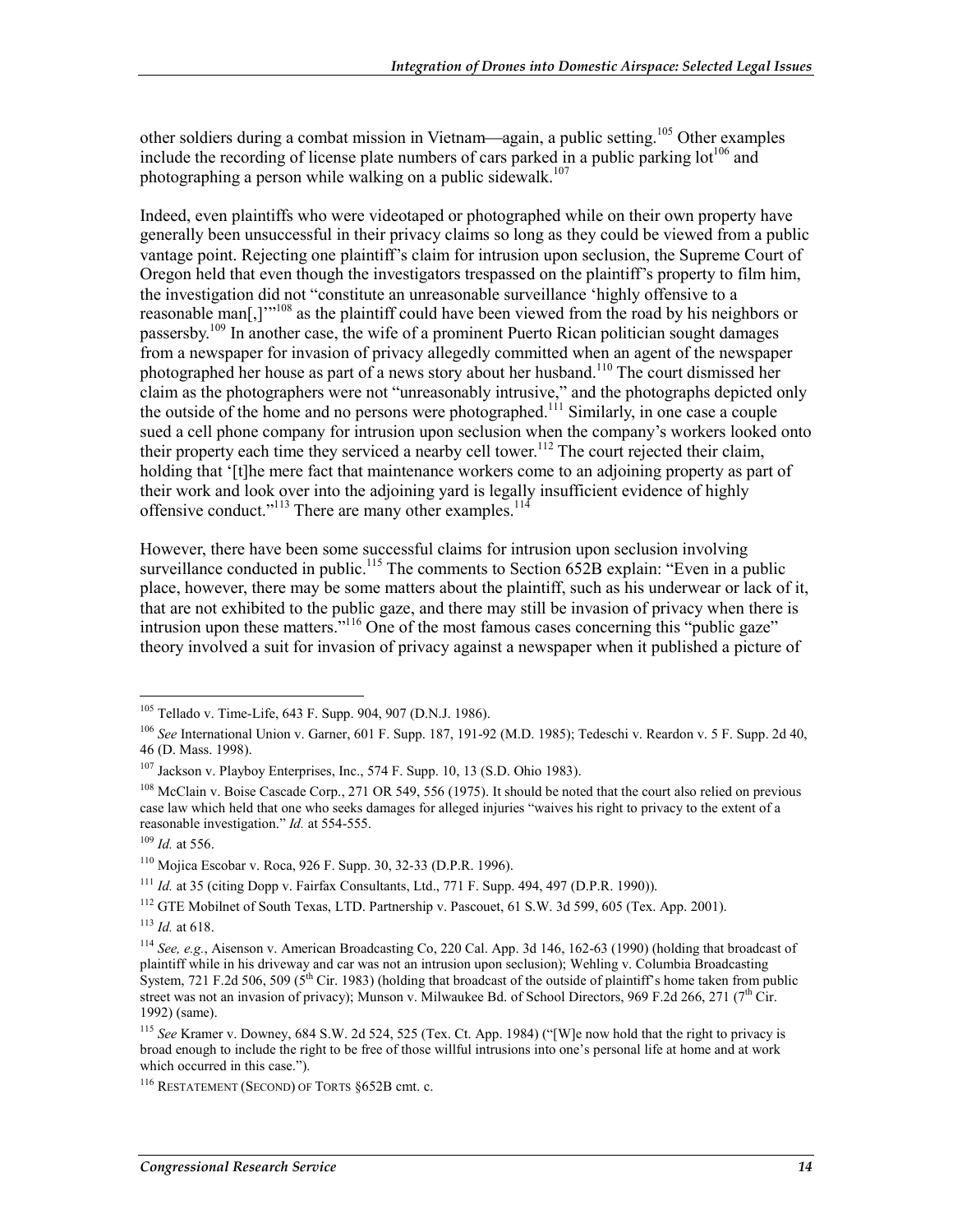the plaintiff with her dress blown up as she was leaving a fun house at a county fair.<sup>117</sup> In upholding the plaintiff's claim, the court observed: "To hold that one who is involuntarily and instantaneously enmeshed in an embarrassing pose forfeits her right of privacy merely because she happened at the moment to be part of a public scene would be illogical, wrong, and unjust."<sup>118</sup> In *Huskey v. National Broadcasting Co. Inc.*, a prisoner sued NBC, a television broadcasting company, alleging that by filming him without consent while he was working out in the exercise yard at the prison, NBC invaded his privacy.<sup>119</sup> NBC countered that depictions of persons in a "publicly visible area" could not support the claim for invasion of seclusion.<sup>120</sup> Ultimately, the court permitted the prisoner's claim to go forward, observing that "[o]f course [the prisoner] could be seen by guards, prison personnel and inmates, and obviously he was in fact seen by NBC's camera operator. But the mere fact a person can be seen by others does not mean that person cannot legally be 'secluded.'"121 Although relief is available for certain cases of public surveillance, recovery seems to be the exception rather than the norm.<sup>122</sup>

### **First Amendment and Newsgathering Activities**

Based on the foregoing discussion, safeguarding privacy from intrusive drone surveillance is clearly an important societal interest. However, this interest must be weighed against the public's countervailing concern in securing the free flow of information that inevitably feeds the "free trade of ideas.<sup>"123</sup> Unmanned aircraft can improve the press and the public's ability to gather news: they can operate in dangerous areas without putting a human operator at risk of danger; can carry sophisticated surveillance technology; can fly in areas not currently accessible by traditional aircraft; and can stay in flight for long durations. However, challenges arise in attempting to find an appropriate balance between this interest in newsgathering and the competing privacy interests at stake.

The First Amendment to the United States Constitution provides that "Congress shall make no law ... abridging the freedom of speech, or of the press.... "<sup>124</sup> The Court has construed this phrase to cover not only traditional forms of speech, such as political speeches or polemical articles, but also conduct that is "necessary for, or integrally tied to, acts of expression,"<sup>125</sup> such as distribution of political literature<sup>126</sup> or door-to-door solicitation.<sup>127</sup> Additionally, the Court has pulled within

1

124 U.S. CONST. amend. I.

125 Barry P. McDonald, *The First Amendment and the Free Flow of Information: Towards a Realistic Right to Gather Information in the Information Age*, 65 OHIO ST. L. J. 249, 260 (2004).

126 Lovell v. City of Griffin, 3030 U.S. 444, 452 (1938).

<sup>117</sup> Daily Times Democrat v. Graham, 276 Ala. 380, 381 (1964).

<sup>118</sup> *Id.* at 383.

<sup>119</sup> Huskey v. National Broadcasting Co., Inc., 632 F. Supp. 1282, 1285 (1986).

<sup>120</sup> *Id.* at 1286.

 $121$  *Id.* at 1287-88 (emphasis in original).

<sup>&</sup>lt;sup>122</sup> Jennifer R. Scharf, *Shooting for the Stars: A Call for Federal Legislation to Protect Celebrities' Privacy Rights*, 3 BUFF. INTELL. PROP. L.J. 164, 183 (2006) ("Modifying intrusion to apply in public places would be necessary in order to provide any relief.").

<sup>&</sup>lt;sup>123</sup> Abrams v. United States, 250 U.S. 616, 630 (1919) (Holmes, J., dissenting). Justice Stevens described this as a "conflict between interests of the highest order—on the one hand, the interest in the full and free dissemination of information concerning public issues, and, on the other hand, the interest in individual privacy and, more specifically, in fostering private speech." Bartnicki v. Vopper, 532 U.S. 514, 518 (2001).

<sup>&</sup>lt;sup>127</sup> Watchtower Bible and Tract Soc'y of New York , Inc. v. Vill. of Stratton 536 U.S. 150, 168-69 (2002).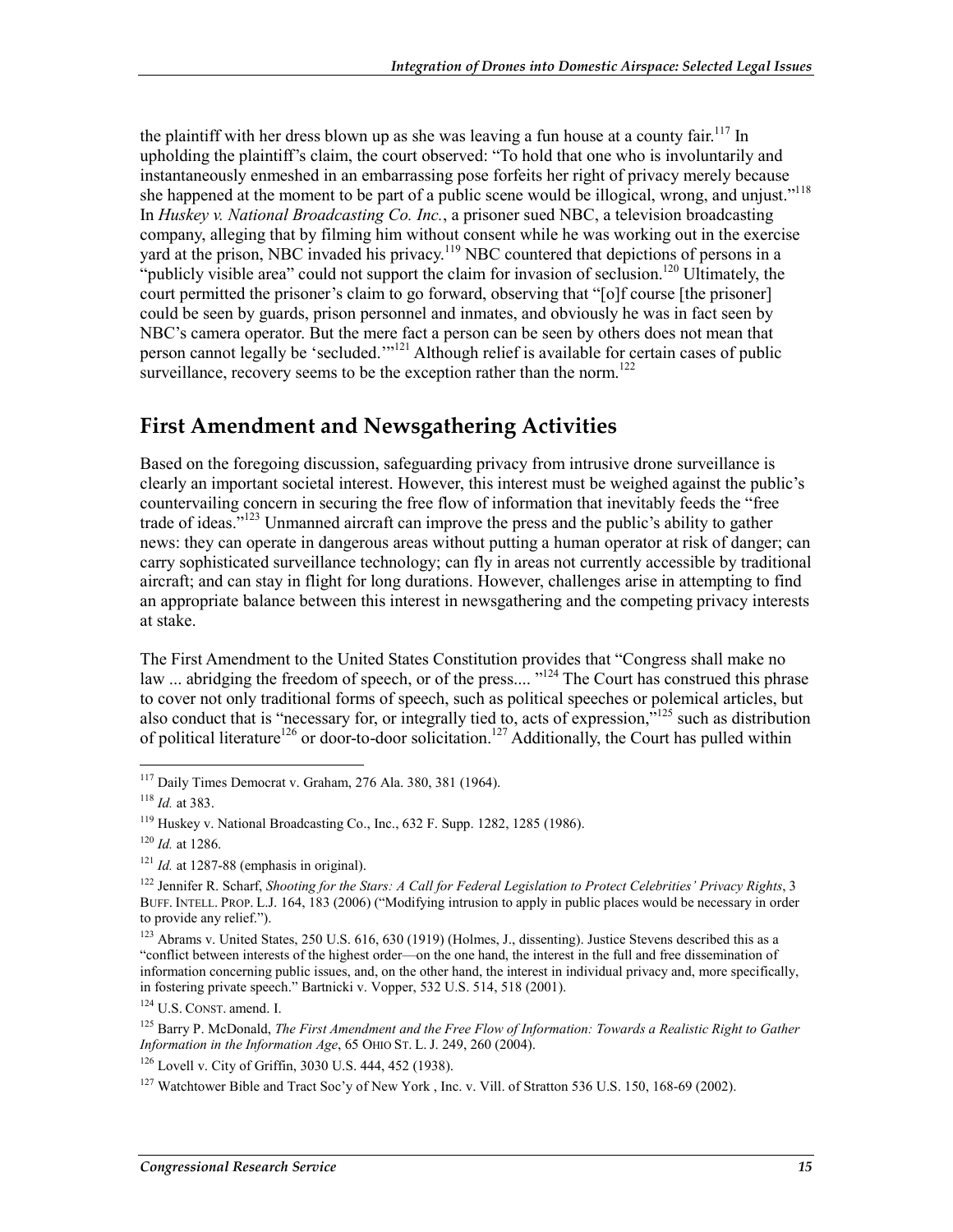the First Amendment's protection other conduct that is not expressive in itself, but is "necessary to accord full meaning and substance to those guarantees."<sup>128</sup> For example, the Court has said that the public is entitled to a "right to receive news" as a correlative of the right to free expression.<sup>129</sup>

Like this right to receive news, the Court has intimated in a series of cases beginning in the 1960s that the public and the press may be entitled to *a right to gather news* under the First Amendment. Initially, in *Zemel v. Rusk*, the Court observed that the right "to speak and publish does not carry with it the unrestrained right to gather information."<sup>130</sup> The Court's reluctance to extend this right may have signaled its concern that an unconditional newsgathering right could subsume almost any government regulation that places a slight restriction on the ability to gather news.<sup>131</sup> However, several years later the Court indicated in *Branzburg v. Hayes* that although laws of general applicability apply equally to the press as to the general public, that "[n]ews gathering is not without its First Amendment protections,"<sup>132</sup> and that "without some protection for seeking out the news, freedom of the press could be eviscerated."<sup>133</sup> The Court, however, failed to clearly delineate the parameters of such a protection.In the Court's most recent case, *Cohen v. Cowles Media Co.*, the Court adhered to the "well-established line of decisions holding that generally applicable laws do not offend the First Amendment simply because their enforcement against the press has incidental effects on its ability to gather and report the news."<sup>134</sup> The Court noted that it is "beyond dispute 'that the publisher of a newspaper has no special immunity from the application of general laws. He has no special privilege to invade the rights of others."<sup>135</sup>

The lower federal courts have explored this right to gather news in the context of photographing or video recording. In *Dietemann v. Time, Inc.* the Ninth Circuit Court of Appeals explored the extent to which reporters could use surreptitious means to carry out their newsgathering.<sup>136</sup> There, defendants Time Life sent undercover reporters to a man's house where he claimed to use minerals and other materials to heal the sick. The reporters used a hidden camera to take pictures of the man, and a hidden microphone to transmit the conversation to other operatives. The defendants claimed that the First Amendment's right to freedom of the press shielded its newsgathering activities. In rejecting this claim, the court observed that although an individual accepts the risk when inviting a person into his home that the visitor may repeat the conversation to a third party, "he does not and should not be required to take the risk that what is heard and seen will be transmitted by photograph or recording, or in our modern world, in full living color and hi-fi to the public at large or to any segment of it that the visitor may select."<sup>137</sup> The court held that "hidden mechanical contrivances" are not indispensable tools of investigative reporting, and that the "First Amendment has never been construed to accord newsman immunity from torts

<sup>128</sup> McDonald, *supra* note 68, at 260.

<sup>129</sup> Kleindienst v. Mandel, 408 U.S. 753, 762–63 (1972).

<sup>130</sup> Zemel v. Rusk, 381 U.S. 1, 17 (1965).

<sup>&</sup>lt;sup>131</sup> *Id.* at 16-17 ("There are few restrictions on action which could not be clothed by ingenious argument in the garb of decreased data flow. For example, the prohibition of unauthorized entry into the White House diminishes the citizen's opportunities to gather information he might find relevant to his opinion of the way the country is being run, but that does not make entry into the White House a First Amendment right.").

<sup>132</sup> Branzburg v. Hayes, 408 U.S. 665, 707 (1972).

<sup>133</sup> *Id.* at 681.

<sup>134</sup> *Id.* at 669.

<sup>135</sup> Cohen v. Cowles Media Co., 501 U.S. 663, 666 (1991).

 $136$  Dietemann v. Time, Inc., 449 F.2d 245 (9<sup>th</sup> Cir. 1971).

<sup>137</sup> *Id.* at 249.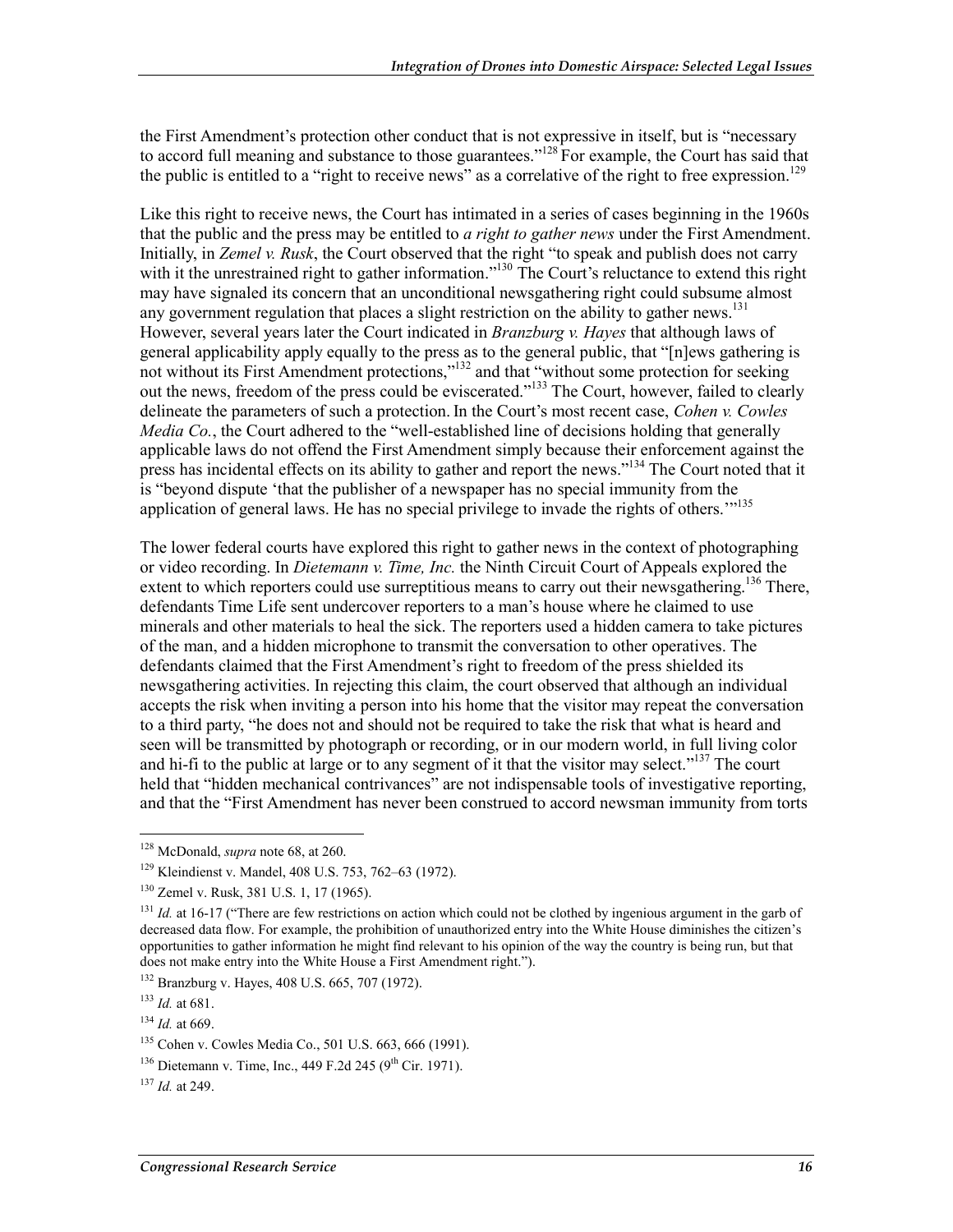or crimes committed during the course of newsgathering."138 In *Galella v. Onassis*, Galella, a selfproclaimed "paparazzo," constantly followed around, harassed, and photographed Jacqueline Kennedy Onassis and her children.<sup>139</sup> As part of an ongoing lawsuit, Onassis sued Galella for, *inter alia*, invasion of her and her family's privacy. Galella argued that he was entitled to the absolute "wall of immunity" that protects newsmen under the First Amendment. The Second Circuit Court of Appeals quickly rejected this absolutist position: "There is no such scope to the First Amendment right. Crimes and torts committed in news gathering are not protected. There is no threat to a free press in requiring its agents to act within the law." $\frac{140}{4}$  By contrast, the Seventh Circuit in *Desnick v. American Broadcast Companies, Inc.* held that surreptitious recording was not a privacy invasion because the target of the surveillance was a party to the conversation, thereby vitiating any claim to privacy in those conversations. $141$ 

### **Congressional Response**

If Congress chooses to act, it could create privacy protections to protect individuals from intrusive drone surveillance conducted by private actors. Such proposals would be considered in the context of the First Amendment rights to gather and receive news. Several bills were introduced in the  $112<sup>th</sup>$  Congress that would regulate the private use of drones. Additionally, there are other measures Congress could adopt.

In the  $112<sup>th</sup>$  Congress, Representative Ed Markey introduced the Drone Aircraft Privacy and Transparency Act of 2012 (H.R. 6676).<sup>142</sup> This bill would amend the FAA Modernization and Reform Act of 2012 to create a comprehensive scheme to regulate the private use of drones, including data collection requirements and enforcement mechanisms. First, this bill would require the Secretary of Transportation, with input from the Secretary of Commerce, the Chairman of the Federal Trade Commission, and the Chief Privacy Officer of the Department of Homeland Security, to study any potential threats to privacy protections posed by the introduction of drones in the national airspace. Next, the bill would prohibit the FAA from issuing a license to operate a drone unless the application for such use included a "data collection statement." This statement would require the following items: a list of individuals who would have the authority to operate the drone; the location in which the drone will be used; the maximum period it will be used; and whether the drone would be collecting information about individuals. If the drone will be used to collect personal information, the statement must include the circumstances in which such information will be used; the kinds of information collected and the conclusions drawn from it; the type of data minimization procedures to be employed; whether the information will be sold, and if so, under what circumstances; how long the information would be stored; and procedures for destroying irrelevant data. The statement must also include information about the possible impact on privacy protections posed by the operation under that license and steps to be taken to mitigate this impact. Additionally, the statement must include the contact information of the drone operator; a process for determining what information has been collected about an individual; and a process for challenging the accuracy of such data. Finally, the FAA would be required to post the data collection statement on the Internet.

<sup>1</sup> <sup>138</sup> *Id.* 

<sup>139</sup> Galella v. Onassis, 487 F.2d 986, 991-92 (2d Cir. 1973).

<sup>&</sup>lt;sup>140</sup> *Id.* at 996-97 (internal citations omitted).

<sup>&</sup>lt;sup>141</sup> Desnick v. American Broadcast Corporation, 44 F.3d 1345, 1353 ( $7<sup>th</sup>$  Cir. 1995).

 $142$  H.R. 6676,  $112$ <sup>th</sup> Cong. 2d Sess. (2012).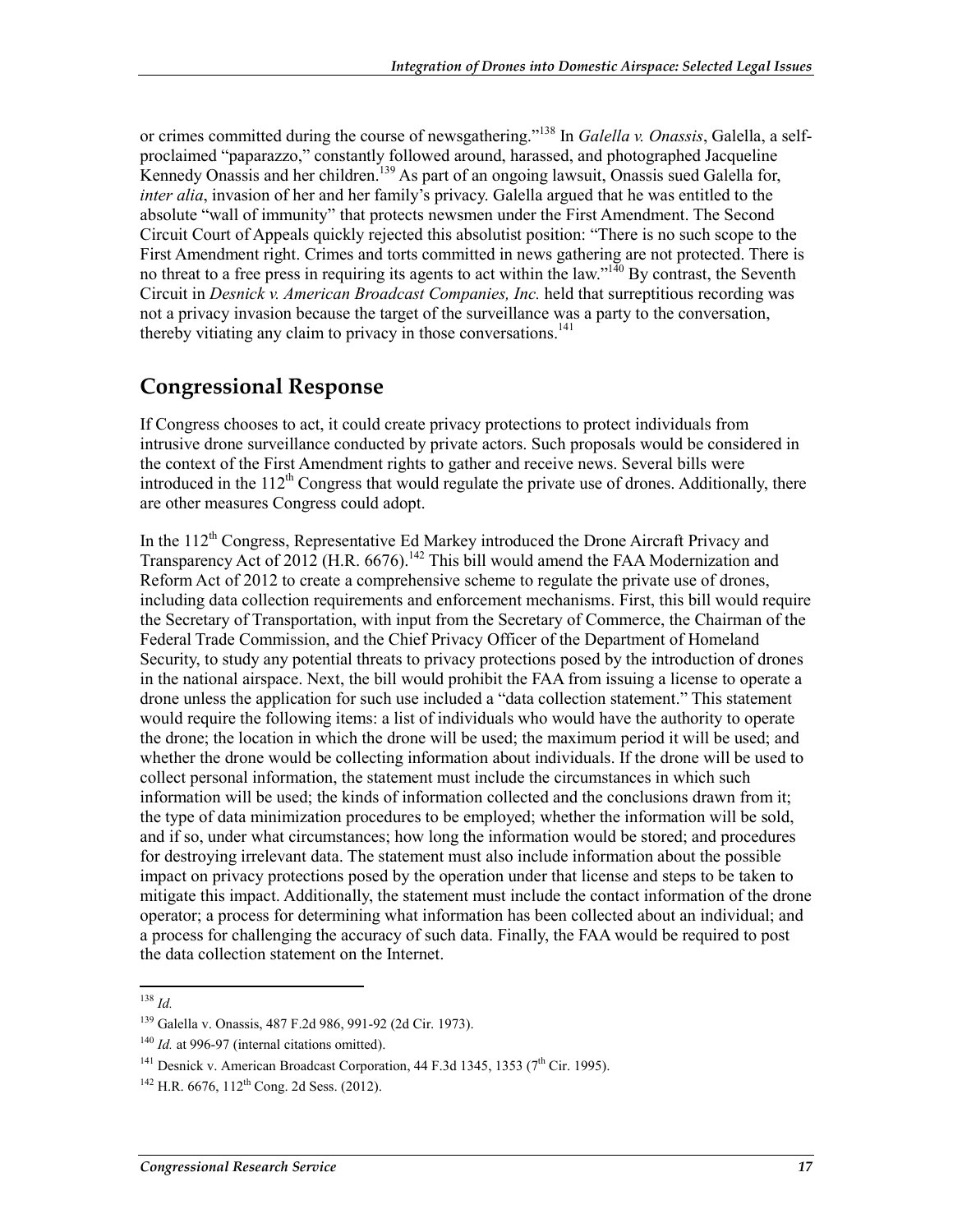H.R. 6676 includes several enforcement mechanisms. First, the FAA may revoke any license of a user that does not comply with these requirements. The Federal Trade Commission would have the primary authority to enforce the data collection requirements just stated. Additionally, the Attorney General of each state, or an official or agency of a state, is empowered to file a civil suit if there is reason to believe that the privacy interests of residents of that state have been threatened or adversely affected. H.R. 6676 would also create a private right of action for a person injured by a violation of this legislation.

Representative Ted Poe introduced the Preserving American Privacy Act of 2012 (H.R. 6199).<sup>143</sup> This bill would prevent any private actor from using a drone to conduct surveillance on any other private person without the consent of that other person. This ban on the private use of drones to record other private persons could present First Amendment concerns. First, a reviewing court would, in all likelihood, test whether this ban constituted a rule of general applicability under the *Cohen* and *Branzburg* line of cases.<sup>144</sup> In *Bartnicki v. Vopper*, the Supreme Court held that the wiretapping laws in question were of general applicability.<sup>145</sup> The Court observed that the statutes were designed to protect privacy and did not distinguish based on the content of the intercepted conversation. Instead, the communications were "singled out by virtue of the fact that they were illegally intercepted—by virtue of the source, rather than the subject matter."146 This same argument could shield H.R. 6199 from a First Amendment challenge. Its purpose is to protect privacy,<sup>147</sup> and it does not distinguish between the subject matter of the drone surveillance, but instead bans any instance of private surveillance when the target has not consented to such monitoring. Additionally, this bill does not curtail the freedom to *publish* information.<sup>148</sup> but instead restricts the methods of collection. The public or media would have other avenues for obtaining the information sought. On the other hand, this measure could hinder the free flow of information, including coverage of newsworthy events, in contradiction to public's right to receive news and the Supreme Court's dicta in *Branzburg* that "[n]ews gathering is not without its First Amendment protections,"<sup>149</sup> and that "without some protection for seeking out the news, freedom of the press could be eviscerated."150

Additionally, Congress could create a cause of action for surveillance conducted by drones similar to the intrusion upon seclusion tort provided under Restatement Section 652B.<sup>151</sup> How

1

<sup>148</sup> *See* Associated Press v. National Labor Relations Board, 301 U.S. 103, 133 (1937) (applying the National Labor Relations Act to the Associated press, the Court noted that the regulation in no way "circumscribes the full freedom and liberty of the [A.P.] to publish the news as it desires it published").

<sup>&</sup>lt;sup>143</sup> H.R. 6199, 112<sup>th</sup> Cong. 2d Sess. (2012).

<sup>144</sup> *See* "First Amendment and Newsgathering Activities," *supra*.

<sup>&</sup>lt;sup>145</sup> Bartnicki v. Hopper, 532 U.S. 514, 526 (2001).

<sup>146</sup> *Id.*

<sup>&</sup>lt;sup>147</sup> *See* Poe: Congress must Preserve American Privacy, http://poe.house.gov/index.php?option=com\_content&view= article&id=8758:poe-congress-must-preserve-american-privacy-&catid=104:press-releases ("The bill seeks to ensure the privacy of American citizens by establishing specific guidelines about when and for what purposes law enforcement agencies and private individuals can use drones.")

<sup>149</sup> Branzburg v. Hayes, 408 U.S. 665, 707 (1972).

<sup>150</sup> *See id*. at 707.

<sup>&</sup>lt;sup>151</sup> As with the enactment of any federal statute, Congress must act within one of its constitutionally delegated powers when creating a federal privacy tort or a crime based on intrusion of privacy. It would appear that Congress could regulate this area under its Commerce Clause power, U.S. Const. art. I, §8, cl. 3, which it acts under when regulating similar federal airspace issues. *See* Braniff Airways v. Nebraska Bd. of Equalization and Assessment, 347 U.S. 590 (1954); United States v. Helsley, 615 F.2d 784 ( $9^{th}$  Cir. 1979).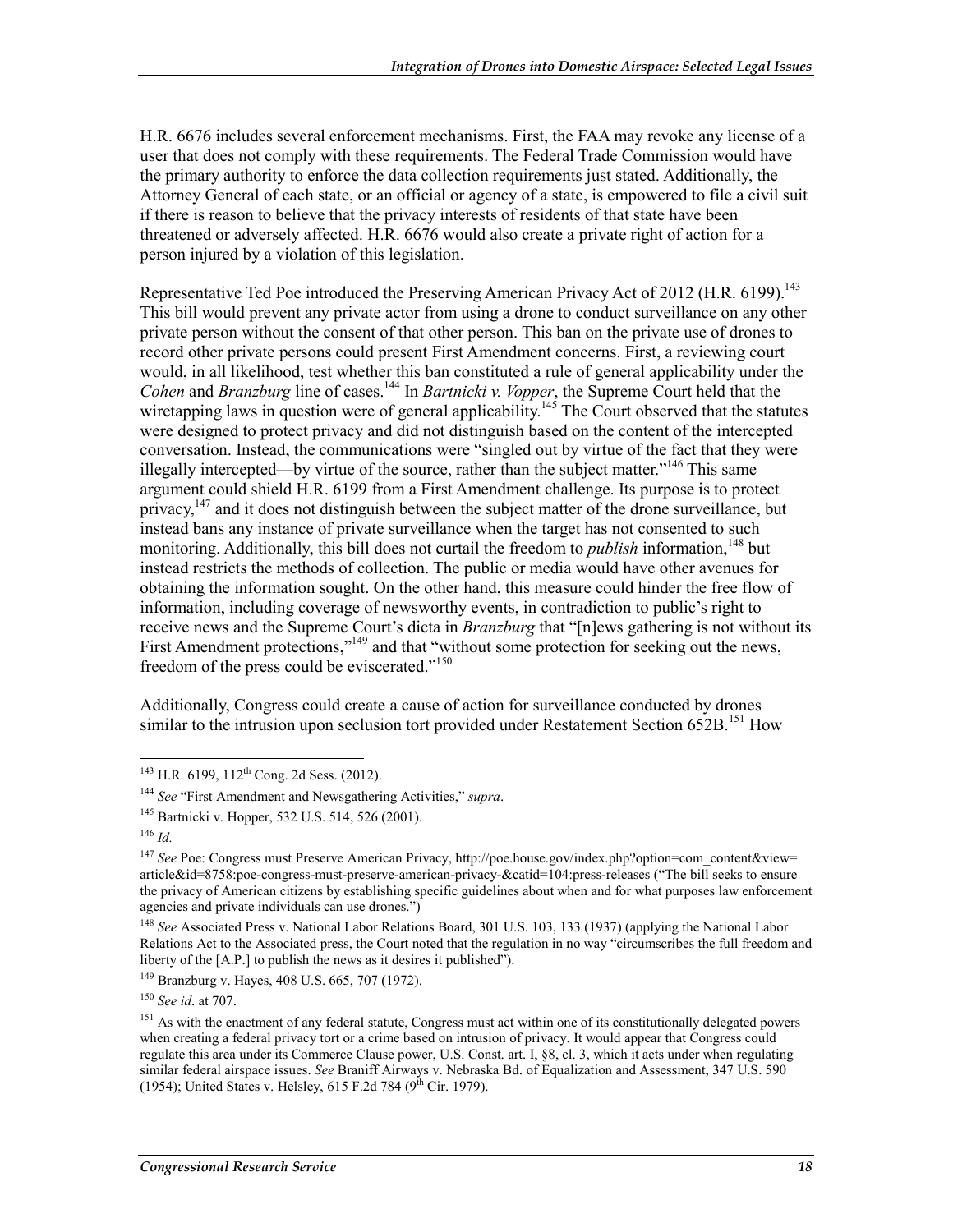would a court assess whether drone surveillance violated this type of tort? First, generally speaking, the location of the search would be determinative of whether a person is entitled to an expectation of privacy. Although courts have posited that the common law, like the Fourth Amendment, is intended to "protect people, not places<sup>[1]"152</sup> the *location* of an alleged intrusion factors heavily in a privacy analysis. The greatest chance for liability occurs when a person photographs or videotapes another while in the seclusion of his home. While technology has increasingly shrunk other spheres of privacy in the digital age, the home is still accorded significant legal protection. Using a drone to peer inside the home of another—whether looking through a window or utilizing extra-sensory technology such as thermal imaging—would likely constitute an intrusion upon seclusion. Moving from the home to a public space, or even a space on private property where one can be seen from a public vantage point, significantly reduces the chance of tort liability. However, certain instances of highly offensive surveillance in public may be actionable.

This leads to the second factor that will inform a reviewing court's analysis: the degree of offensiveness of the surveillance. The Ninth Circuit Court of Appeals, applying California law, observed that, in determining offensiveness, "common law courts consider, among other things: 'the degree of intrusion, the context, conduct and circumstances surrounding the intrusion as well as the intruder's motives and objectives, the setting into which he intrudes, and the expectations of those whose privacy is invaded." Several of these factors—especially, the context of the intrusion and the motive of the intruder—are fact intensive and require application in a particular case to fully understand. However, some generalizations can be made. The cases discussed above that did find an intrusion upon seclusion in a public place required highly offensive activity, such as closely following another person for an extended period or photographing another in a highly embarrassing shot. Likewise, a court might recognize liability if one were to use a drone to follow another for an extended period of time, particularly at a close distance. It is not clear, however, whether knowledge of being surveilled makes the monitoring more or less offensive. For example, one court seemed to rely on the fact that the defendant was unaware that her house was being photographed to hold that she did not have a viable privacy claim.<sup>153</sup> A drone flying at several thousand feet may not significantly disturb the target of the surveillance and could fall within this rationale. Nevertheless, filming someone in a compromising or embarrassing situation without his knowledge can be equally offensive. Here, the facts of the particular case would determine liability.

Congress could also create a privacy statute tailored to drone use similar to the anti-voyeurism statutes, or "Peeping Tom" laws, enacted in many states.<sup>154</sup> These laws prohibit persons from surreptitiously filming others in various circumstances and places.<sup>155</sup> Some states prohibit surreptitious surveillance of a person while on private property, usually a private residence.<sup>156</sup>

<sup>152</sup> Pearson v. Dodd, 410 F.2d 701, 704 (D.C. Cir. 1969) (quoting Katz v. United States, 389 U.S. 347, 351 (1967)).

<sup>153</sup> Mojica Escobar v. Roca, 926 F. Supp. 30, 35 (D.P.R. 1996).

<sup>&</sup>lt;sup>154</sup> Federal law does prohibit certain acts of voyeurism on federal property. Section 1801, Title 18 provides: "Whoever, in the special maritime and territorial jurisdiction of the United States, has the intent to capture an image of a private area of an individual without their consent, and knowingly does so under circumstances in which the individual has a reasonable expectation of privacy, shall be fined under this title or imprisoned not more than one year, or both." 18 U.S.C. §1801(a). As discussed in note 151, *supra*, it appears Congress would have the authority to extend this section to voyeurism committed not only on federal property but that committed from federal airspace.

<sup>155</sup> Timothy J. Hortstmann*, Protecting Traditional Privacy Rights in Brave New Digital World: The Threat Posed by Cellular Phone-Cameras and What States Should Do to Stop It*, 111 PENN. ST. L. REV. 739, 742 (2007).

<sup>156</sup> *See, e.g*, GA. CODE ANN. §16-11-61; MONT. CODE ANN. §45-5-223.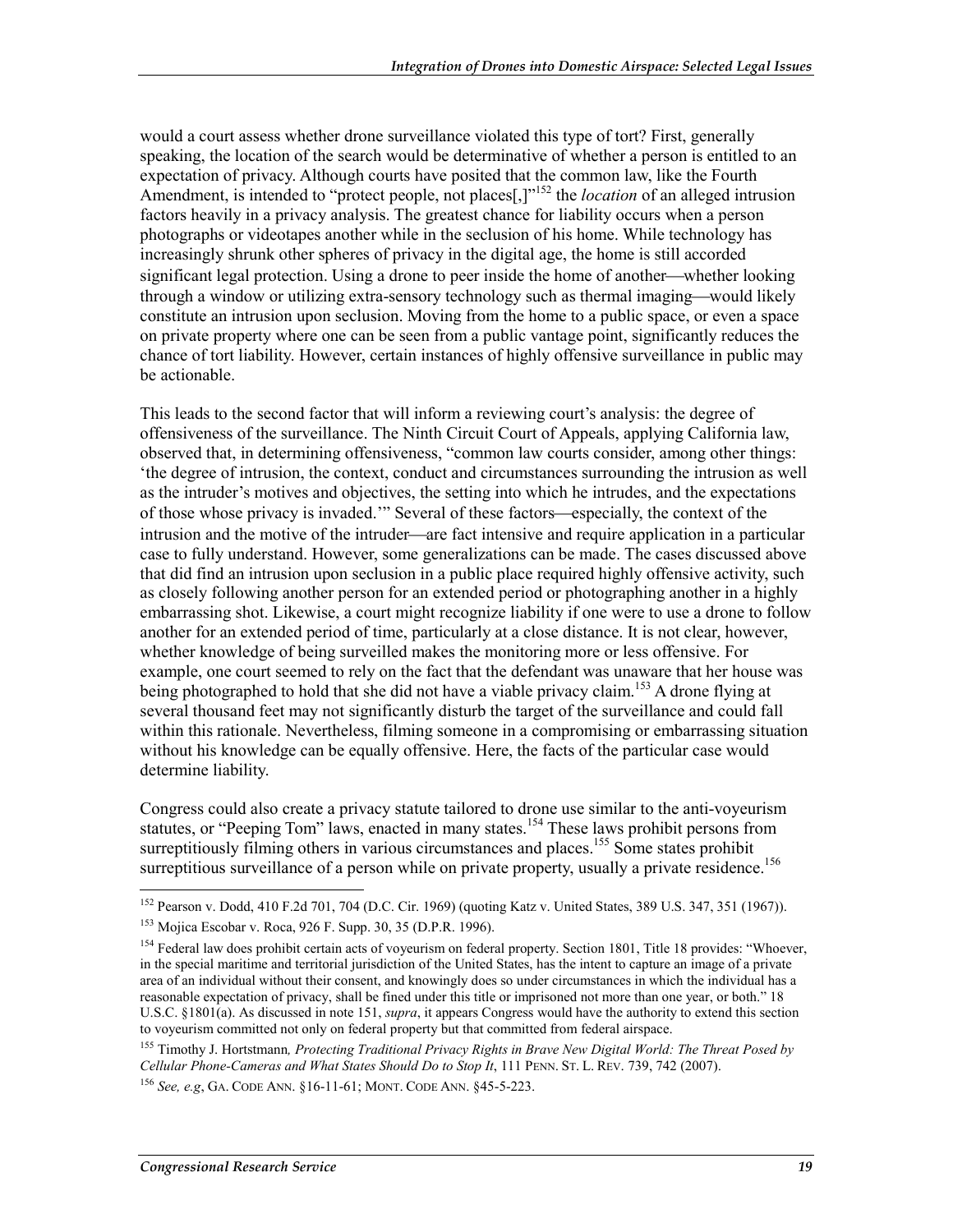Nevada employs this model, prohibiting a person from entering the property of another with the intent to peep through a window of the building.<sup>157</sup> Likewise, New Jersey prohibits a person from peering into the window of the dwelling of another "under circumstances in which a reasonable person in the dwelling would not expect to be observed.<sup>"158</sup> Other states require a prurient intent when conducting the surveillance. Under Washington State's statute, a person commits the crime of voyeurism if, for the purpose of arousing or gratifying his sexual desire, he films or photographs (1) a person in a place where he or she would expect privacy; or (2) the intimate areas of another person, whether he or she is in a public or private place.<sup>15</sup>

Similarly, Congress could adopt an "anti-paparazzi" statute, like that enacted in California, to prevent intrusive drone surveillance.<sup>160</sup> In fact, Congress considered a similar measure in the 105<sup>th</sup> Congress. The Privacy Protection Act of 1998 and the Personal Intrusion Act of 1998 would have made it unlawful to persistently follow or chase another person for the purpose of obtaining a visual image of that person if the plaintiff met the following elements: (1) the image was transferred in interstate commerce or the person taking the photograph traveled in interstate commerce; (2) the person had a reasonable expectation of privacy from such intrusion; (3) the person feared death or bodily injury from being chased; and (4) the taking of the image was for commercial purposes.<sup>161</sup> Also, these bills would have created a civil remedy for an individual whose privacy was intruded upon. Congress could use this model to make it unlawful to persistently monitor another person using drone surveillance.

## **Related Legal Issues**

In addition to the legal issues described above, there are a host of other issues that may arise when introducing drones into United States national airspace system.

**Right to Protect Property from Trespassing Drones.** There may be instances where a landowner is entitled to protect his property from intrusion by a drone. Under Restatement (Second) of Torts Section 260, "one is privileged to commit an act which would otherwise be a trespass to a chattel or a conversion if the act is, or is reasonably believed to be, necessary to protect the actor's land or chattels or his possession of them, and the harm inflicted is not unreasonable as compared with the harm threatened.<sup> $162$ </sup> What this means is, in certain instances, a landowner would not be liable to the owner of a drone for damage necessarily or accidentally resulting from removing it from his property. However, there appear to be no cases where a

<sup>&</sup>lt;sup>157</sup> Nev. Rev. Stat. §200.603.

<sup>158</sup> N.J. STAT. ANN. §2C:18-3c.

<sup>159</sup> WASH. REV. CODE §9A.44.115; *see also* CAL. PENAL CODE §647; R.I. GEN. LAWS §11-64-2.

<sup>160</sup> California Civil Code §1708.8 provides:

A person is liable for constructive invasion of privacy when the defendant attempts to capture, in a manner that is offensive to a reasonable person, any type of visual image, sound recording, or other physical impression of the plaintiff engaging in a personal or familial activity under circumstances in which the plaintiff had a reasonable expectation of privacy, through the use of a visual or auditory enhancing device, regardless of whether there is a physical trespass, if this image, sound recording, or other physical impression could not have been achieved without a trespass unless the visual or auditory enhancing device was used.

 $161$  H.R. 3224, H.R. 2448,  $105$ <sup>th</sup> Cong., 2d sess. (1998).

<sup>162</sup> RESTATEMENT (SECOND) OF TORTS §260.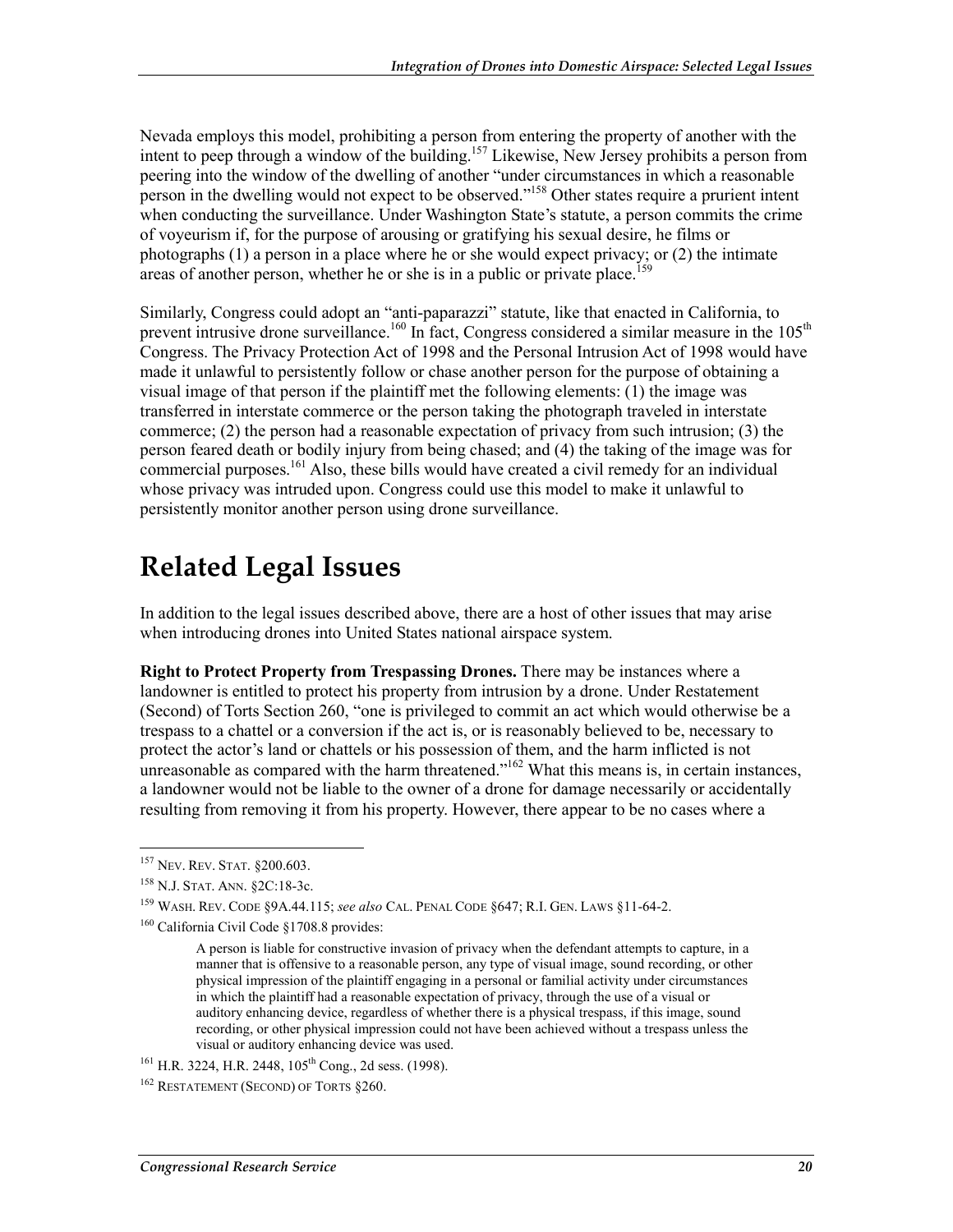landowner was permitted to use force to prevent or remove an aircraft from his property. Additionally, as discussed above, determining whether a drone in flight is trespassing upon one's property may be unusually challenging.

**Stalking, Harassment, and Other Crimes.** Traditional crimes such as stalking, harassment, voyeurism, and wiretapping may all be committed through the operation of a drone. As drones are further introduced into the national airspace, courts will have to work this new form of technology into their jurisprudence, and legislatures might amend these various statutes to expressly include crimes committed with a drone.

**Wiretap Laws.** Under the federal wiretap statute, it is unlawful to intentionally intercept an "oral communication<sup>"163</sup> by a person "exhibiting an expectation that such communication is not subject to interception under circumstances justifying such expectation....<sup>"164</sup> Currently, commercial microphones can record sounds upwards of 300 feet.<sup>165</sup> Use of such a microphone on a drone to record private conversations could implicate the federal wiretap statute.

**Preemption of State Aviation Regulations**. The increased presence of drones in domestic airspace raises the question of which aspects of drone use states may be able to individually regulate. The Supreme Court has stated that federal preemption of state laws and regulations occurs where "the pervasiveness of the federal regulation precludes supplementation by the States, where the federal interest in the field is sufficiently dominant, or where the object sought to be obtained by the federal law and the character of obligations imposed by it reveal the same purpose."166 Congress vested sole responsibility for the aviation industry and domestic airspace with the federal government in the Federal Aviation Act of 1958.<sup>167</sup> According to the legislative history, the FAA was to have "full responsibility and authority for the advancement and promulgation of civil aeronautics generally, including promulgation and enforcement of safety regulations."168

Generally, state regulations of aviation safety, airspace management, and aviation noise are preempted by federal laws and regulations.<sup>169</sup> In *City of Burbank v. Lockheed Air Terminal, Inc.*, the Supreme Court struck down a local city ordinance that prohibited planes from taking off during certain hours of the day as preempted by the federal regulatory scheme.<sup>170</sup> Expressing its fear regarding local control of airspace, the Court stated, "If we were to uphold the Burbank ordinance and a significant number of municipalities followed suit, it is obvious that fractionalized control of the timing of takeoffs and landings would severely limit the flexibility of

 $163$  18 U.S.C. §2511(1)(a).

<sup>164 18</sup> U.S.C. §2510(2).

<sup>165</sup> *See, e.g.*, Electromax International, Inc., http://www.electromax.com/penmics.html.

<sup>166</sup> Schneidewind v. ANR Pipeline Co., 485 U.S. 293, 300 (1988).

<sup>167</sup> P.L. 85-726; 72 Stat. 737 (1958).

 $168$  H.R. Rept. No. 2360,  $85<sup>th</sup>$  Cong. (1958).

<sup>169</sup> *See, e.g.*, City of Burbank v. Lockheed Air Terminal, Inc., 411 U.S. 624 (1973); Abdullah v. American Airlines, Inc., 181 F.3d 363 (3d Cir. 1999); San Diego Unified Port Dist. v. Gianturco, 651 F.2d 1306, 1316 (9th Cir. 1981); Price v. Charter Township, 909 F. Supp. 498 (E.D. Mich. 1995).

<sup>170</sup> *City of Burbank*, 411 U.S. at 639.